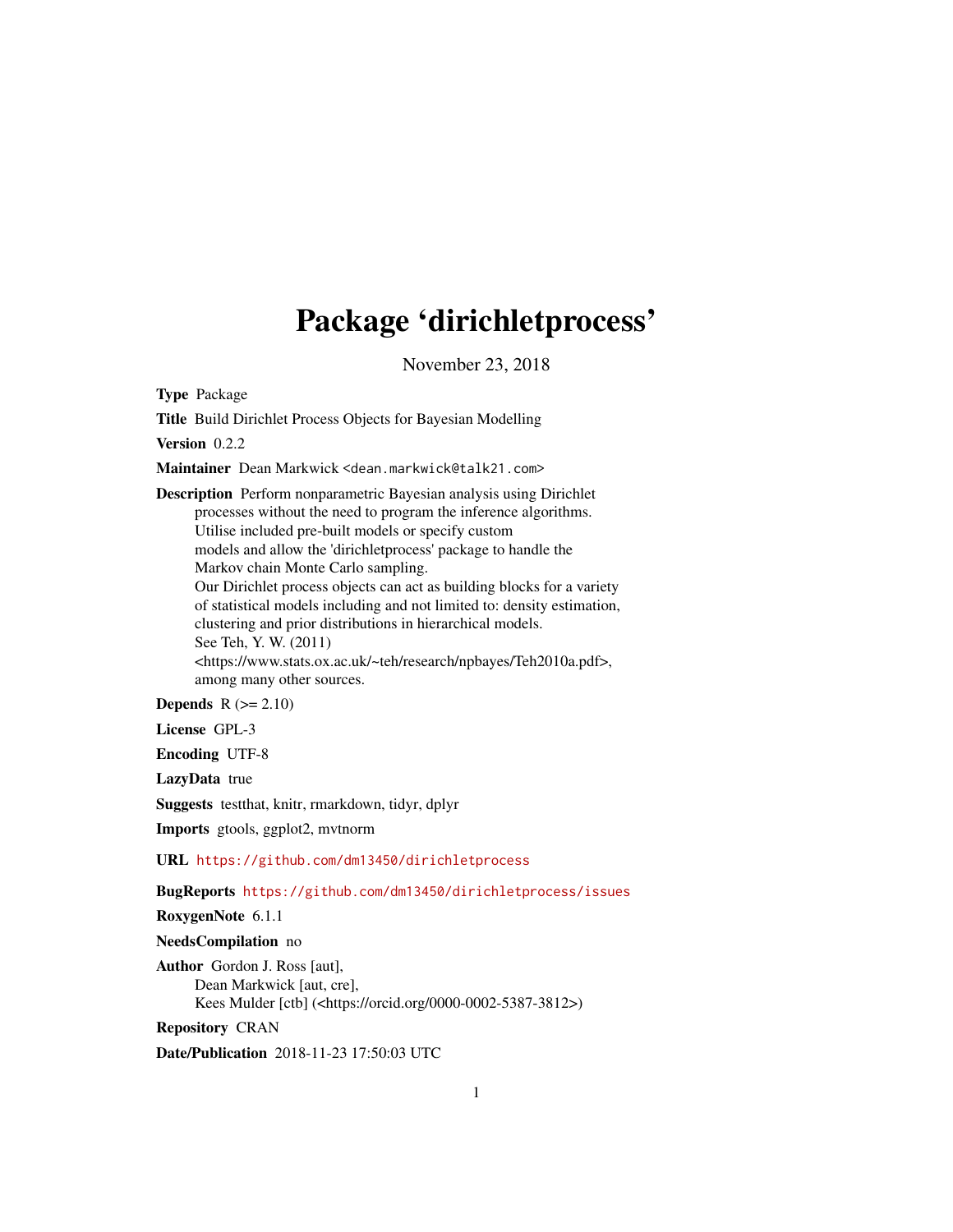## R topics documented:

| 3                          |
|----------------------------|
| 3                          |
| $\overline{4}$             |
| $\overline{4}$             |
| 5                          |
| 6                          |
| 6                          |
| $\overline{7}$             |
| 7                          |
| 8                          |
| 8                          |
| 9                          |
| 10                         |
| 10                         |
| 11                         |
| 11                         |
| 12                         |
| 13                         |
| 13                         |
| 14                         |
| 14                         |
| 15                         |
| 15                         |
| 16                         |
| 16                         |
| 17                         |
| 17                         |
| 18                         |
| 19                         |
| 19                         |
| 20                         |
| 21                         |
| 21                         |
|                            |
| 22                         |
| 23                         |
| 23                         |
| 24                         |
| 25<br>UpdateAlpha          |
| WeibullMixtureCreate<br>25 |
| 26                         |
|                            |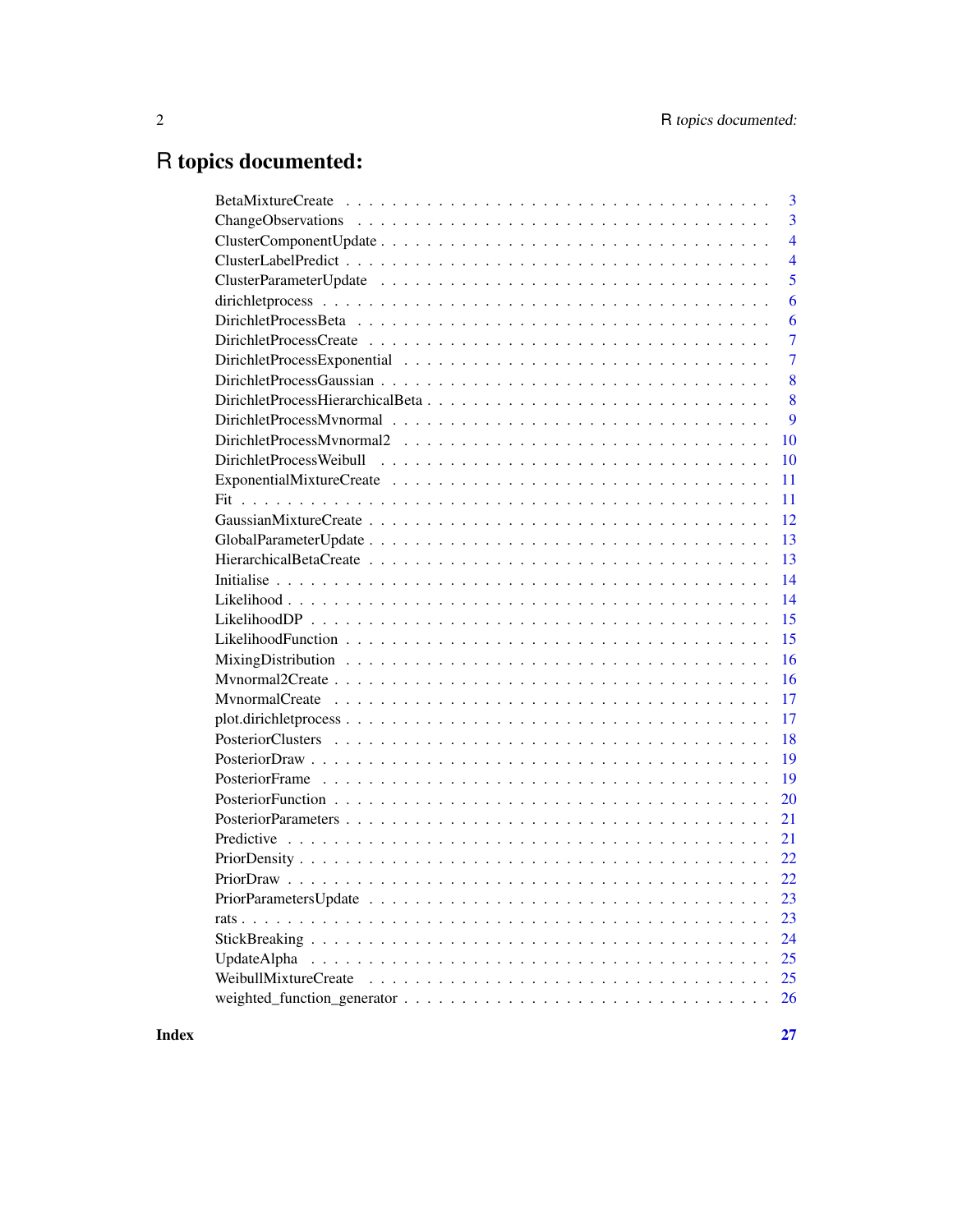<span id="page-2-0"></span>BetaMixtureCreate *Create a Beta mixing distribution.*

#### Description

See [DirichletProcessBeta](#page-5-1) for the default prior and hyper prior distributions.

#### Usage

```
BetaMixtureCreate(priorParameters = c(2, 8), mhStepSize = c(1, 1),
 maxT = 1, hyperPriorParameters = c(1, 0.125)
```
#### **Arguments**

priorParameters The prior parameters for the base measure. mhStepSize The Metropolis Hastings step size. A numeric vector of length 2. maxT The upper bound of the Beta distribution. Defaults to 1 for the standard Beta distribution. hyperPriorParameters The parameters for the hyper prior.

#### Value

A mixing distribution object.

ChangeObservations *Change the observations of fitted Dirichlet Process.*

#### Description

Using a fitted Dirichlet process object include new data. The new data will be assigned to the best fitting cluster for each point.

#### Usage

```
ChangeObservations(dpobj, newData)
```
#### Arguments

| dpobj   | The Dirichlet process object. |
|---------|-------------------------------|
| newData | New data to be included       |

#### Value

Changed Dirichlet process object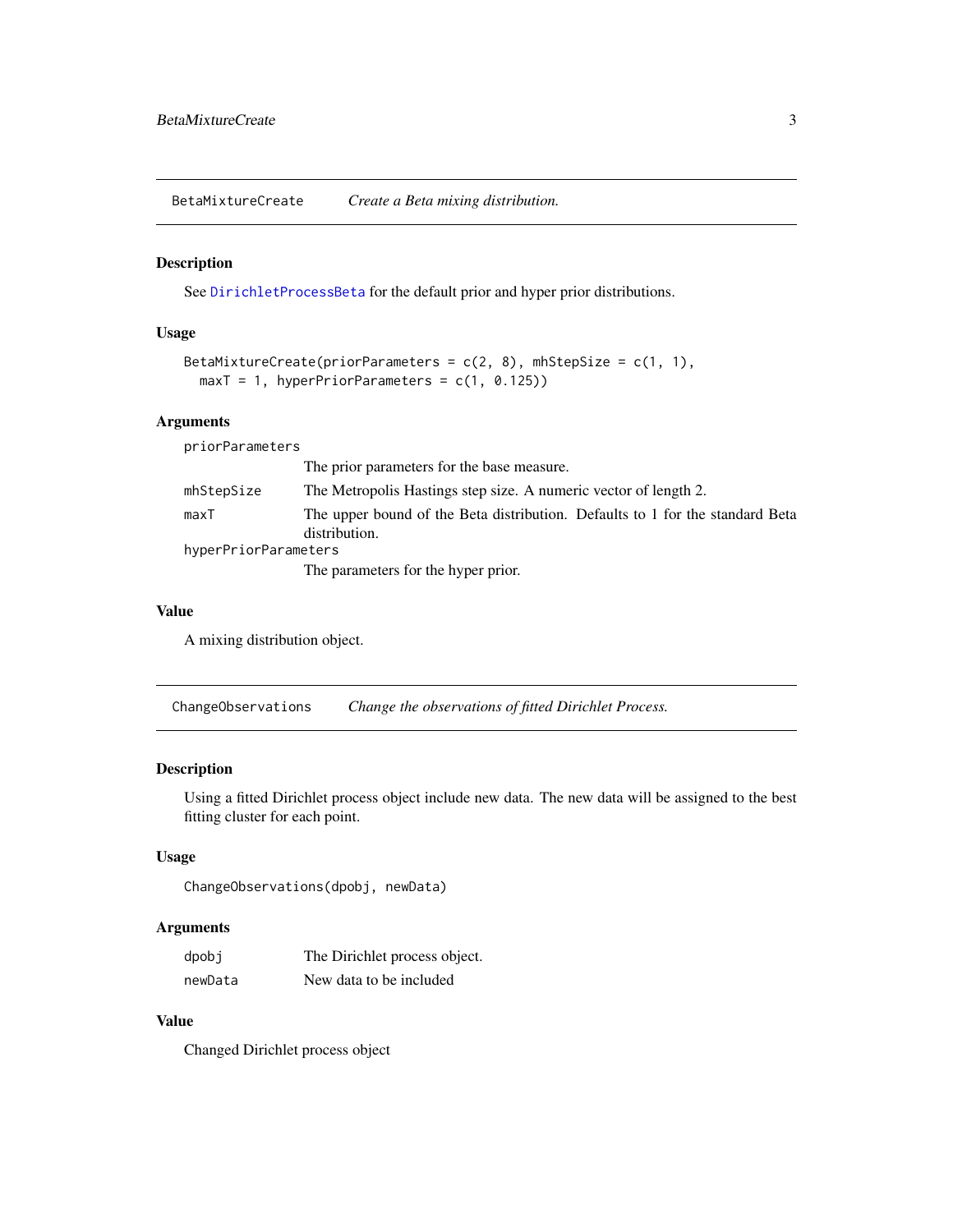## Examples

```
y \le - rnorm(10)
dp <- DirichletProcessGaussian(y)
dp <- ChangeObservations(dp, rnorm(10))
```
<span id="page-3-1"></span>ClusterComponentUpdate

*Update the component of the Dirichlet process*

## Description

Update the cluster assignment for each data point.

#### Usage

```
ClusterComponentUpdate(dpObj)
```
## Arguments

dpObj Dirichlet Process object

#### Value

Dirichlet process object with update components.

## Examples

```
dp <- DirichletProcessGaussian(rnorm(10))
dp <- ClusterComponentUpdate(dp)
```
ClusterLabelPredict *Predict the cluster labels of some new data.*

## Description

Given a fitted Dirichlet process object and some new data use this function to predict what clusters the new data belong to and associated cluster parameters.

## Usage

ClusterLabelPredict(dpobj, newData)

<span id="page-3-0"></span>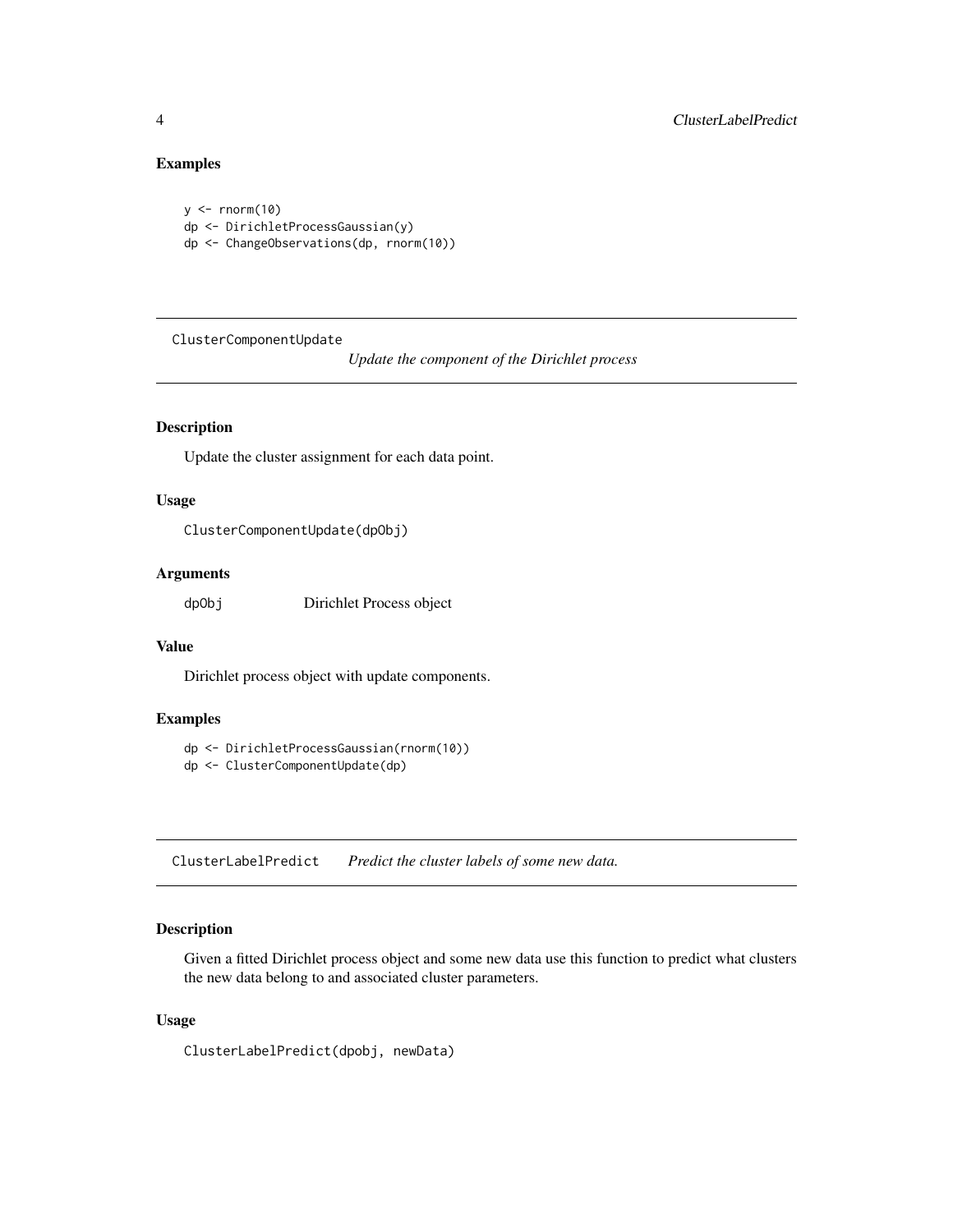## <span id="page-4-0"></span>ClusterParameterUpdate 5

#### Arguments

| dpobj   | <b>Fitted Dirichlet Process</b>            |
|---------|--------------------------------------------|
| newData | New data to have cluster labels predicted. |

#### Value

A list of the predicted cluster labels of some new unseen data.

#### Examples

```
y <- rnorm(10)
dp <- DirichletProcessGaussian(y)
dp <- Fit(dp, 5)
newY <- rnorm(10, 1)
pred <- ClusterLabelPredict(dp, newY)
```
ClusterParameterUpdate

*Update the cluster parameters of the Dirichlet process.*

#### Description

Update the parameters of each individual cluster using all the data assigned to the particular cluster. A sample is taken from the posterior distribution using a direct sample if the mixing distribution is conjugate or the Metropolis Hastings algorithm for non-conjugate mixtures.

## Usage

```
ClusterParameterUpdate(dpObj)
```
#### Arguments

dpObj Dirichlet process object

#### Value

Dirichlet process object with update cluster parameters

## Examples

dp <- DirichletProcessGaussian(rnorm(10))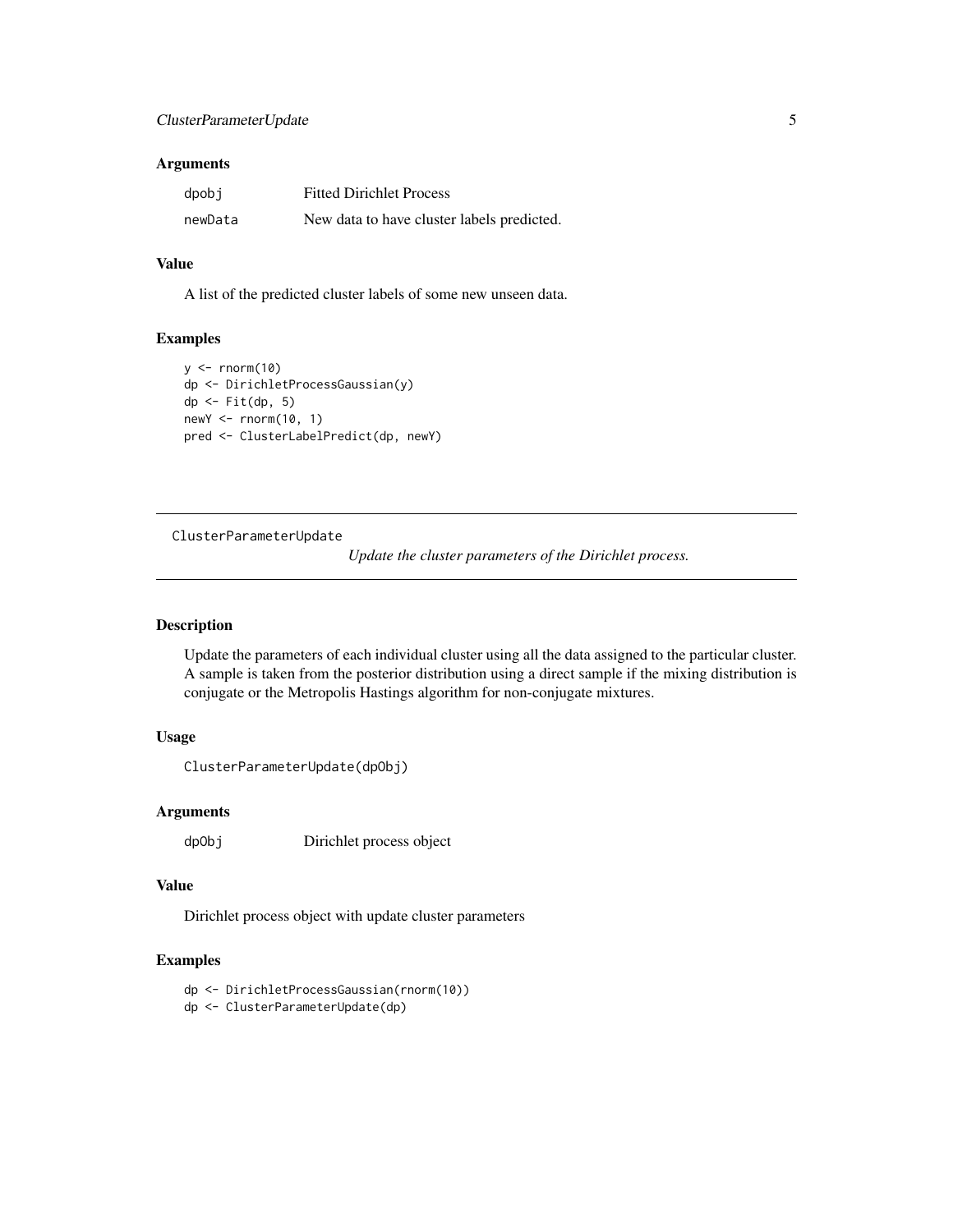<span id="page-5-0"></span>

Create, fit and take posterior samples from a Dirichlet process.

<span id="page-5-1"></span>DirichletProcessBeta *Dirichlet process mixture of the Beta distribution.*

#### Description

Create a Dirichlet process object using the mean and scale parameterisation of the Beta distribution bounded on  $(0, maxY)$ .

#### Usage

```
DirichletProcessBeta(y, maxY, g0Priors = c(2, 8), alphaPrior = c(2, 4),
 mhStep = c(1, 1), hyperPriorParameters = c(1, 0.125),
 verbose = TRUE, mhDraws = 250)
```
#### Arguments

| V                    | Data for which to be modelled.                                                                    |  |
|----------------------|---------------------------------------------------------------------------------------------------|--|
| maxY                 | End point of the data                                                                             |  |
| g0Priors             | Prior parameters of the base measure $(\alpha_0, \beta_0)$ .                                      |  |
| alphaPrior           | Prior parameters for the concentration parameter. See also UpdateAlpha.                           |  |
| mhStep               | Step size for Metropolis Hastings sampling algorithm.                                             |  |
| hyperPriorParameters |                                                                                                   |  |
|                      | Hyper-prior parameters for the prior distributions of the base measure parame-<br>ters $(a, b)$ . |  |
| verbose              | Logical, control the level of on screen output.                                                   |  |
| mhDraws              | Number of Metropolis-Hastings samples to perform for each cluster update.                         |  |

## Details

 $G_0(\mu, \nu | maxY, \alpha_0, \beta_0) = U(\mu | 0, maxY)$ Inv – Gamma $(\nu | \alpha_0, \beta_0)$ .

The parameter  $\beta_0$  also has a prior distribution  $\beta_0 \sim \text{Gamma}(a, b)$  if the user selects Fit(...,updatePrior=TRUE).

#### Value

Dirichlet process object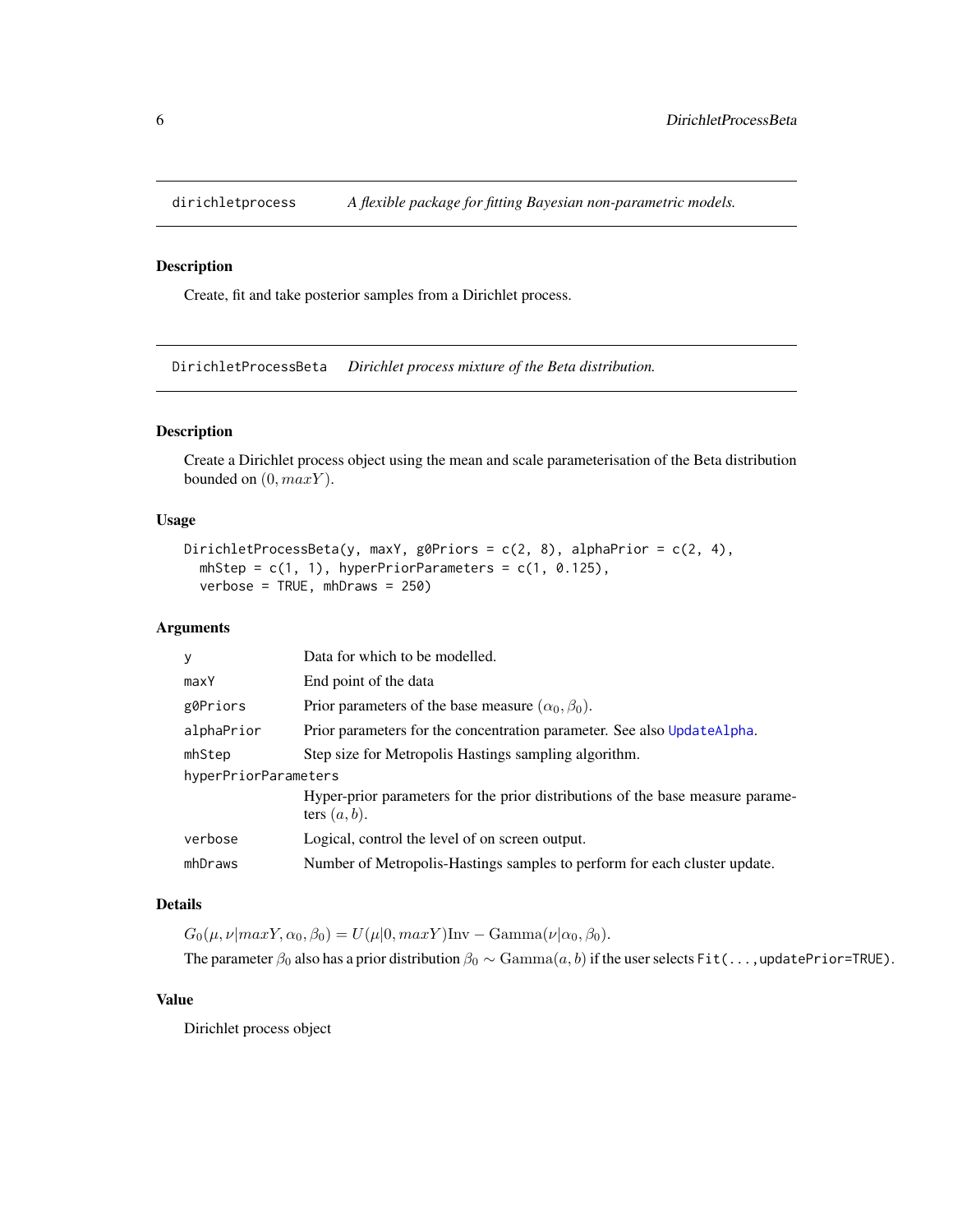<span id="page-6-0"></span>DirichletProcessCreate

*Create a Dirichlet Process object*

#### Description

Using a previously created Mixing Distribution Object (mdObject) create a Dirichlet process object.

#### Usage

```
DirichletProcessCreate(x, mdObject, alphaPriorParameters = c(1, 1),
 mhDraws = 250)
```
#### Arguments

| $\mathsf{x}$         | Data                                                                      |
|----------------------|---------------------------------------------------------------------------|
| mdObject             | Mixing Distribution Object                                                |
| alphaPriorParameters |                                                                           |
|                      | Prior parameters for the concentration parameter of the Dirichlet Process |
| mhDraws              | Number of posterior samples to take in the nonconjugate case              |

<span id="page-6-1"></span>DirichletProcessExponential

*Create a Dirichlet Mixture of Exponentials*

#### Description

This is the constructor function to produce a dirichletprocess object with a Exponential mixture kernel with unknown rate. The base measure is a Gamma distribution that is conjugate to the posterior distribution.

#### Usage

```
DirichletProcessExponential(y, g0Priors = c(0.01, 0.01),
  alphaPriors = c(2, 4))
```
#### Arguments

| v           | Data                                           |
|-------------|------------------------------------------------|
| g0Priors    | Base Distribution Priors $\alpha_0, \beta_0$ ) |
| alphaPriors | Alpha prior parameters. See UpdateAlpha.       |

## Details

 $G_0(\theta|\alpha_0, \beta_0) = \text{Gamma}(\theta|\alpha_0, \beta_0)$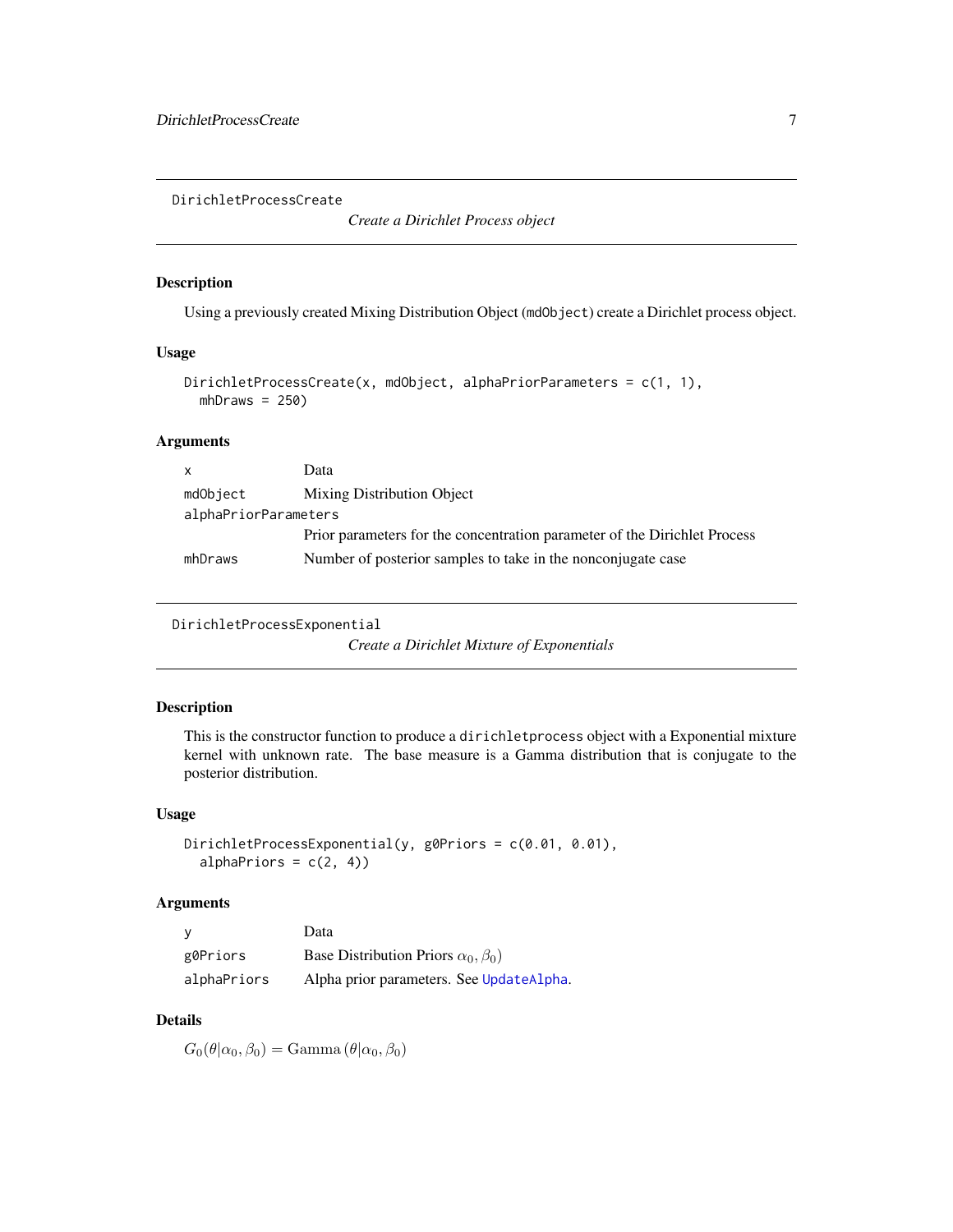## <span id="page-7-0"></span>Value

Dirichlet process object

<span id="page-7-1"></span>DirichletProcessGaussian

*Create a Dirichlet Mixture of Gaussians*

## Description

This is the constructor function to produce a dirichletprocess object with a Gaussian mixture kernel with unknown mean and variance. The base measure is a Normal Inverse Gamma distribution that is conjugate to the posterior distribution.

#### Usage

```
DirichletProcessGaussian(y, g0Priors = c(0, 1, 1, 1),
  alphaPriors = c(2, 4))
```
#### Arguments

|             | Data                                                                |
|-------------|---------------------------------------------------------------------|
| g0Priors    | Base Distribution Priors $\gamma = (\mu_0, k_0, \alpha_0, \beta_0)$ |
| alphaPriors | Alpha prior parameters. See UpdateAlpha.                            |

#### Details

$$
G_0(\theta|\gamma) = N\left(\mu|\mu_0, \frac{\sigma^2}{k_0}\right) \text{Inv} - \text{Gamma}\left(\sigma^2|\alpha_0, \beta_0\right)
$$

We recommend scaling your data to zero mean and unit variance for quicker convergence.

#### Value

Dirichlet process object

DirichletProcessHierarchicalBeta *Create a Hierarchical Dirichlet Mixture of Beta Distributions*

## Description

Create a Hierarchical Dirichlet Mixture of Beta Distributions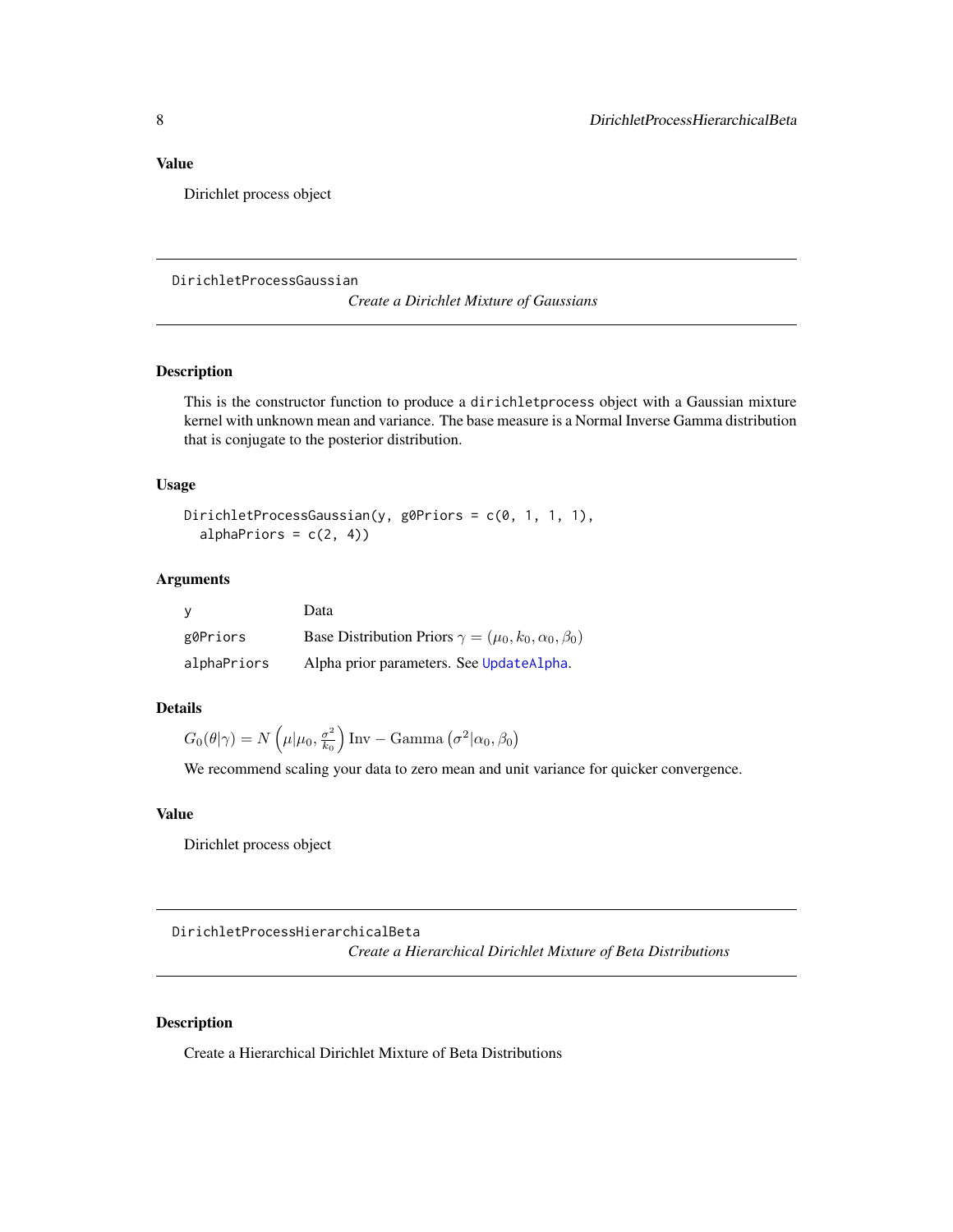## <span id="page-8-0"></span>Usage

```
DirichletProcessHierarchicalBeta(dataList, maxY, priorParameters = c(2,
  8), hyperPriorParameters = c(1, 0.125), gammaPriors = c(2, 4),
  alphaPriors = c(2, 4), mhStepSize = c(0.1, 0.1), numSticks = 50,
 mhDraws = 250)
```
## Arguments

| List of data for each separate Dirichlet mixture object                   |
|---------------------------------------------------------------------------|
| Maximum value for the Beta distribution.                                  |
| priorParameters                                                           |
| Prior Parameters for the top level base distribution.                     |
| hyperPriorParameters                                                      |
| Hyper prior parameters for the top level base distribution.               |
| Prior parameters for the top level concentration parameter.               |
| Prior parameters for the individual parameters.                           |
| Metropolis Hastings jump size.                                            |
| Truncation level for the Stick Breaking formulation.                      |
| Number of Metropolis-Hastings samples to perform for each cluster update. |
|                                                                           |

## Value

dpobjlist A Hierarchical Dirichlet Process object that can be fitted, plotted etc.

```
DirichletProcessMvnormal
```
*Create a Dirichlet mixture of multivariate normal distributions.*

## Description

```
G_0(\mu, \Lambda | \mu_0, \kappa_0, \nu_0, T_0) = N(\mu | \mu_0, (\kappa_0 \Lambda)^{-1}) \text{Wi}_{\nu_0}(\Lambda | T_0)
```
## Usage

```
DirichletProcessMvnormal(y, g0Priors, alphaPriors = c(2, 4))
```
#### Arguments

| <b>V</b>    | Data                                        |
|-------------|---------------------------------------------|
| g0Priors    | Prior parameters for the base distribution. |
| alphaPriors | Alpha prior parameters. See UpdateAlpha.    |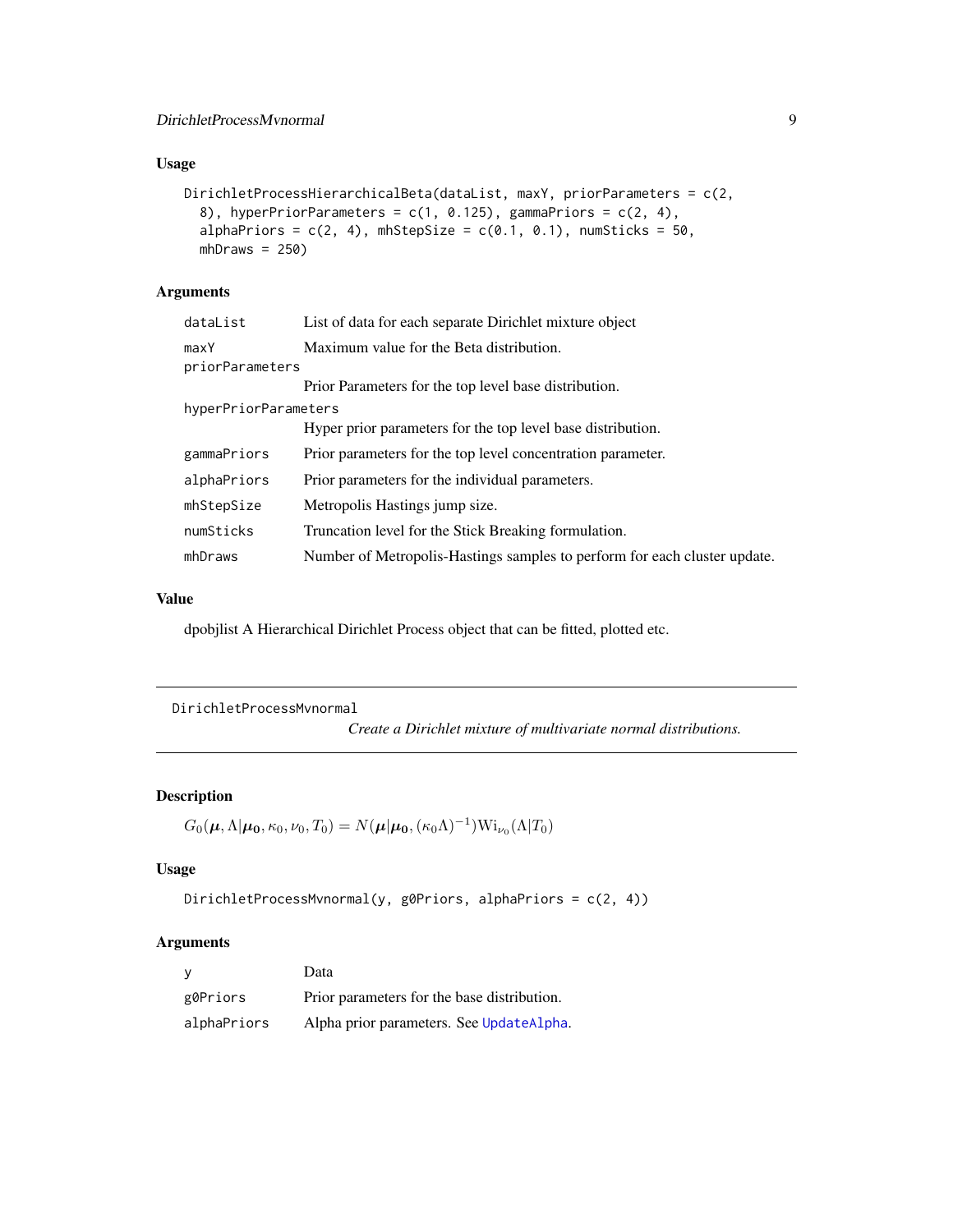```
DirichletProcessMvnormal2
```
*Create a Dirichlet mixture of multivariate normal distributions with semi-conjugate prior.*

#### Description

Create a Dirichlet mixture of multivariate normal distributions with semi-conjugate prior.

#### Usage

```
DirichletProcessMvnormal2(y, g0Priors, alphaPriors = c(2, 4))
```
#### Arguments

|             | Data                                        |
|-------------|---------------------------------------------|
| g0Priors    | Prior parameters for the base distribution. |
| alphaPriors | Alpha prior parameters. See UpdateAlpha.    |

<span id="page-9-1"></span>DirichletProcessWeibull

*Create a Dirichlet Mixture of the Weibull distribution*

#### **Description**

The likelihood is parameterised as Weibull $(y|a, b) = \frac{a}{b} y^{a-1} \exp \left(-\frac{x^a}{b}\right)$  $\left(\frac{b}{b}\right)$ . The base measure is a Uniform Inverse Gamma Distribution.  $G_0(a, b | \phi, \alpha_0, \beta_0) = U(a | 0, \phi)$ Inv – Gamma $(b | \alpha_0, \beta_0)$  $\phi \sim \text{Pareto}(x_m, k) \beta \sim \text{Gamma}(\alpha_0, \beta_0)$  This is a semi-conjugate distribution. The cluster parameter a is updated using the Metropolis Hastings algorithm an analytical posterior exists for b.

#### Usage

```
DirichletProcessWeibull(y, g0Priors, alphaPriors = c(2, 4),
  mhStepSize = c(1, 1), hyperPriorParameters = c(6, 2, 1, 0.5),
  verbose = FALSE, mhDraws = 250)
```
#### Arguments

| V                    | Data.                                                                     |
|----------------------|---------------------------------------------------------------------------|
| g0Priors             | Base Distribution Priors.                                                 |
| alphaPriors          | Prior for the concentration parameter.                                    |
| mhStepSize           | Step size for the new parameter in the Metropolis Hastings algorithm.     |
| hyperPriorParameters |                                                                           |
|                      | Hyper prior parameters.                                                   |
| verbose              | Set the level of screen output.                                           |
| mhDraws              | Number of Metropolis-Hastings samples to perform for each cluster update. |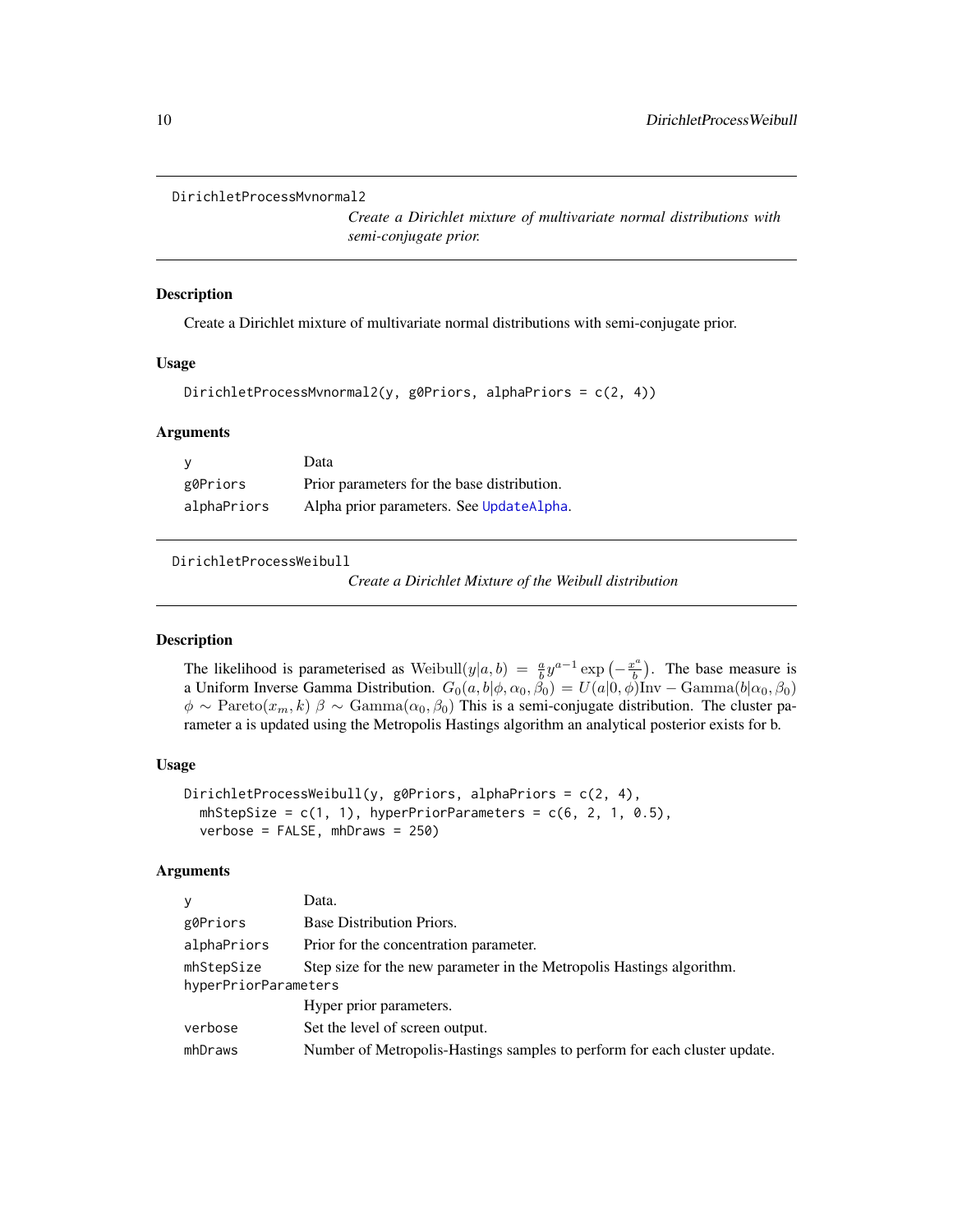#### <span id="page-10-0"></span>ExponentialMixtureCreate 11

#### Value

Dirichlet process object

## References

Kottas, A. (2006). Nonparametric Bayesian survival analysis using mixtures of Weibull distributions. Journal of Statistical Planning and Inference, 136(3), 578-596.

ExponentialMixtureCreate

*Create a Exponential mixing distribution*

## **Description**

See [DirichletProcessExponential](#page-6-1) for details on the base measure.

## Usage

ExponentialMixtureCreate(priorParameters = c(0.01, 0.01))

#### Arguments

priorParameters

Prior parameters for the base measure.

#### Value

Mixing distribution object

Fit *Fit the Dirichlet process object*

## Description

Using Neal's algorithm 4 or 8 depending on conjugacy the sampling procedure for a Dirichlet process is carried out. Lists of both cluster parameters, weights and the sampled concentration values are included in the fitted dpObj. When update\_prior is set to TRUE the parameters of the base measure are also updated.

#### Usage

Fit(dpObj, its, updatePrior = FALSE, progressBar = TRUE)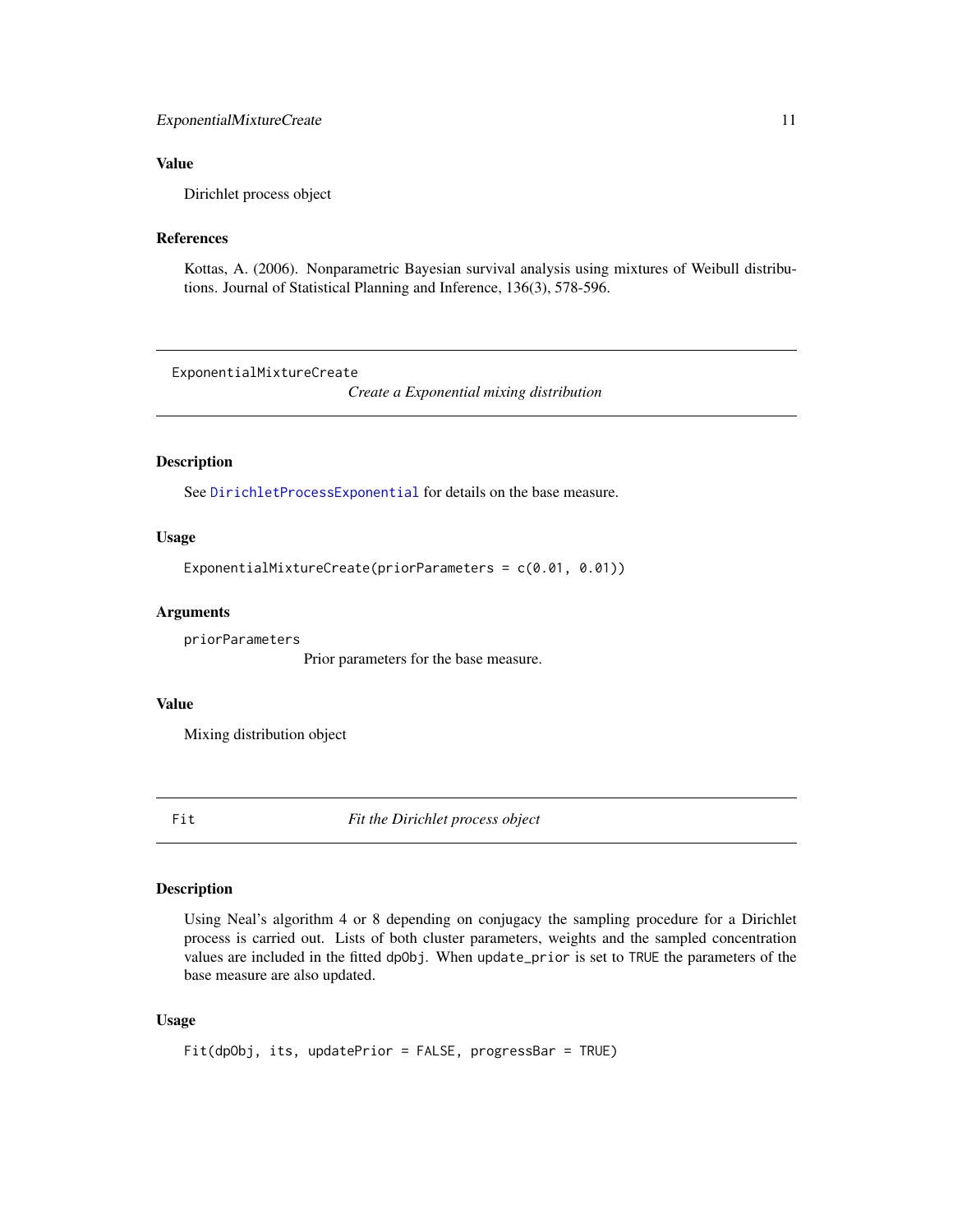## <span id="page-11-0"></span>Arguments

| dpObj       | Initialised Dirichlet Process object                                                            |
|-------------|-------------------------------------------------------------------------------------------------|
| its         | Number of iterations to use.                                                                    |
| updatePrior | Logical flag, defaults to FALSE. Set whether the parameters of the base measure<br>are updated. |
| progressBar | Logical flag indicating whether to display a progress bar.                                      |

#### Value

A Dirichlet Process object the fitted cluster parameters and labels.

#### References

Neal, R. M. (2000). Markov chain sampling methods for Dirichlet process mixture models. Journal of computational and graphical statistics, 9(2), 249-265.

GaussianMixtureCreate *Create a Normal mixing distribution*

## Description

See [DirichletProcessGaussian](#page-7-1) for details on the base measure.

#### Usage

GaussianMixtureCreate(priorParameters)

## Arguments

priorParameters

Prior parameters for the base measure.

#### Value

Mixing distribution object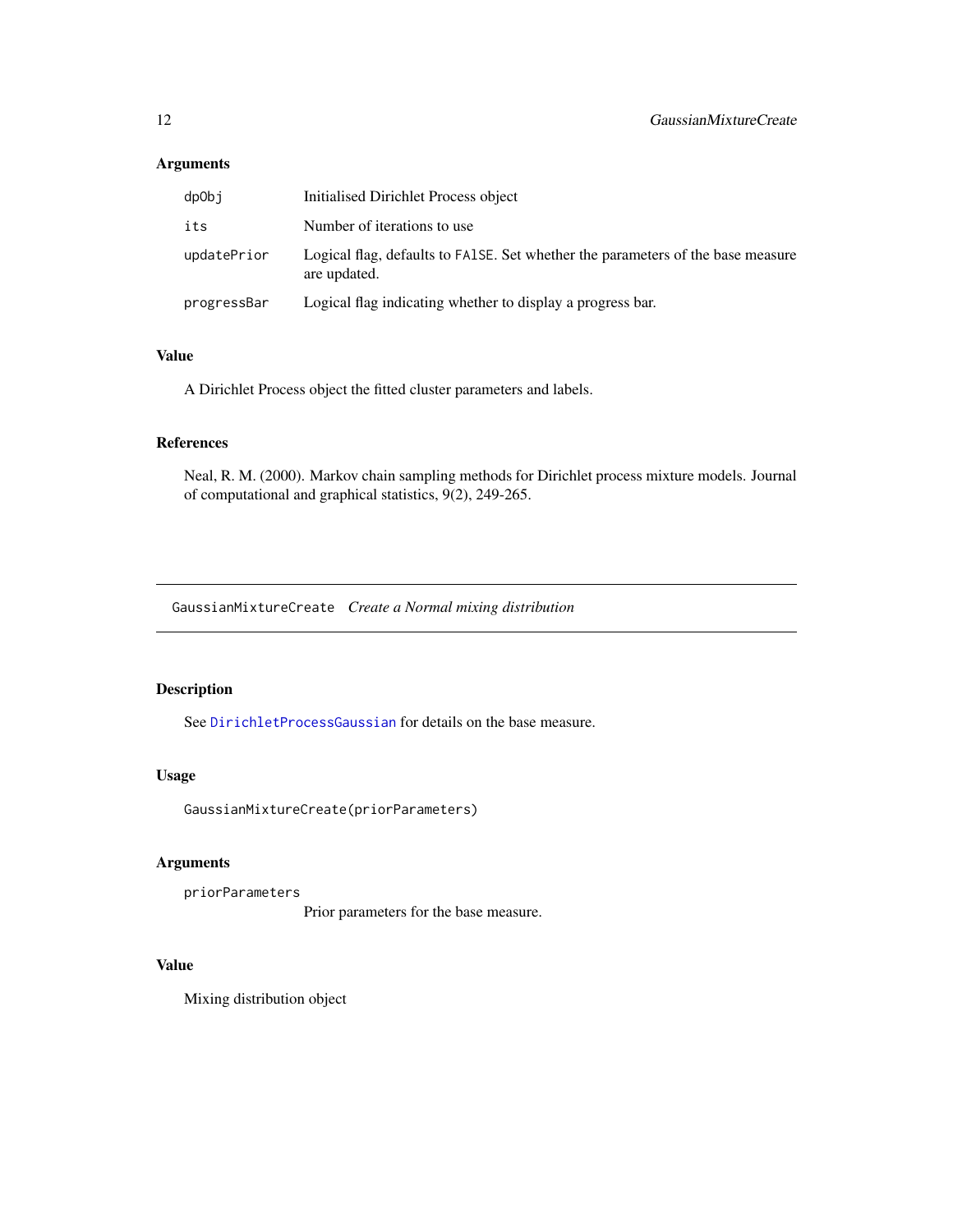<span id="page-12-0"></span>GlobalParameterUpdate *Update the parameters of the hierarchical Dirichlet process object.*

#### Description

Update the parameters of the hierarchical Dirichlet process object.

#### Usage

GlobalParameterUpdate(dpobjlist)

#### Arguments

dpobjlist List of Dirichlet Process objects.

```
HierarchicalBetaCreate
```
*Create a Mixing Object for a hierarchical Beta Dirichlet process object.*

## Description

Create a Mixing Object for a hierarchical Beta Dirichlet process object.

## Usage

```
HierarchicalBetaCreate(n, priorParameters, hyperPriorParameters,
  alphaPrior, maxT, gammaPrior, mhStepSize, num_sticks)
```
## Arguments

| n                    | Number of data sets                                         |
|----------------------|-------------------------------------------------------------|
| priorParameters      |                                                             |
|                      | The prior parameters for the top level base distribution.   |
| hyperPriorParameters |                                                             |
|                      | Hyper prior parameters for the top level base distribution. |
| alphaPrior           | Individual level concentration parameter priors.            |
| maxT                 | Bounding value of the data.                                 |
| gammaPrior           | Concentration parameter for the top level priors.           |
| mhStepSize           | Metropolis Hastings step size for the posterior drawing.    |
| num_sticks           | Number of stick breaking values to use.                     |

#### Value

A mixing distribution object.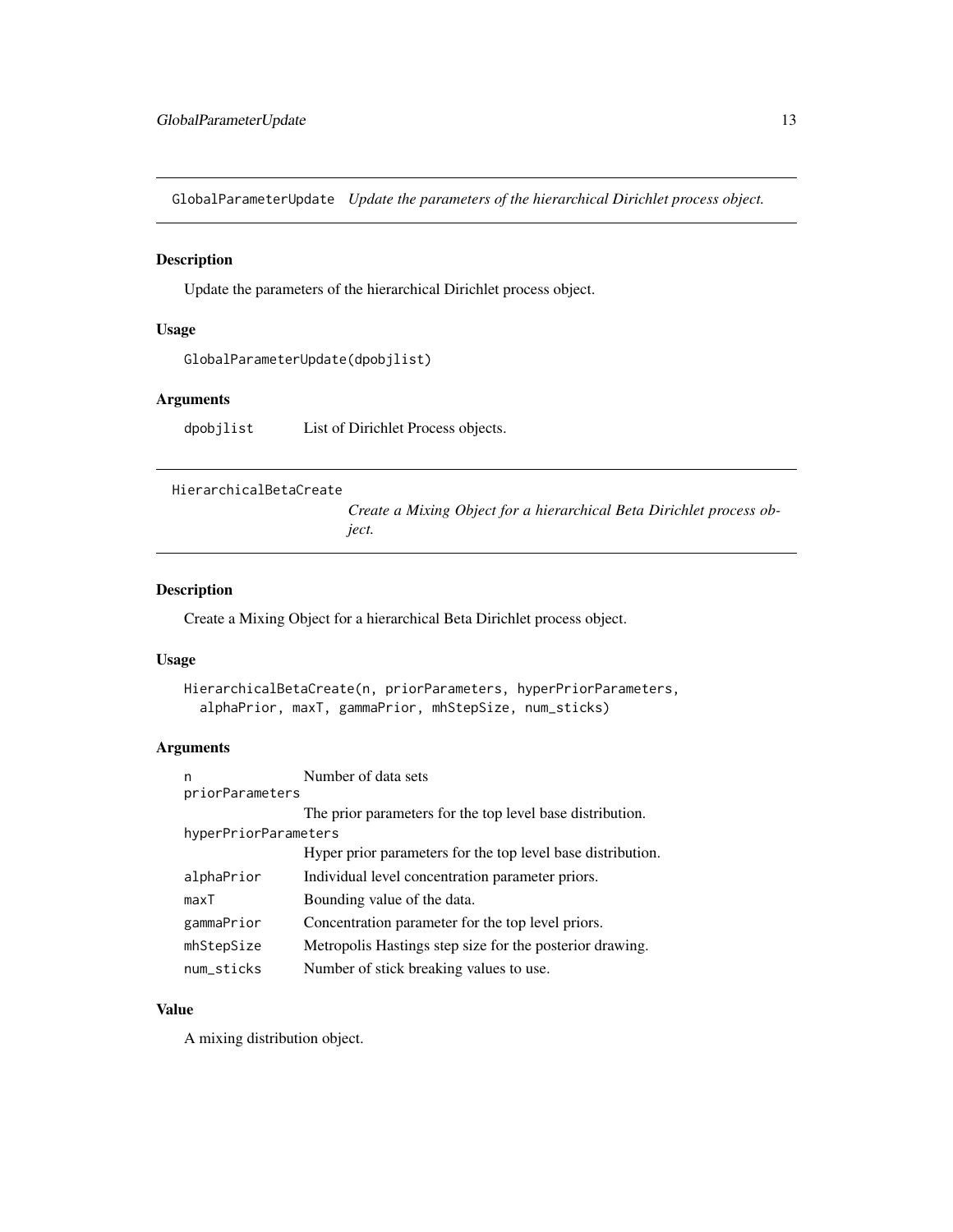<span id="page-13-0"></span>

Initialise a Dirichlet process object by assigning all the data points to a single cluster with a posterior or prior draw for parameters.

## Usage

```
Initialise(dpObj, posterior = TRUE, m = 3, verbose = TRUE)
```
## Arguments

| dpObj     | A Dirichlet process object.                                                                                                                         |
|-----------|-----------------------------------------------------------------------------------------------------------------------------------------------------|
| posterior | TRUE/FALSE value for whether the cluster parameters should be from the pos-<br>terior. If false then the values are from the prior.                 |
| m         | Number of auxiliary variables to use for a non-conjugate mixing distribution.<br>Defaults to m=3. See ClusterComponentUpdate for more details on m. |
| verbose   | Logical flag indicating whether to output the acceptance ratio for non-conjugate<br>mixtures.                                                       |

## Value

A Dirichlet process object that has initial cluster allocations.

| Likelihood | Mixing Distribution Likelihood |  |
|------------|--------------------------------|--|
|------------|--------------------------------|--|

#### Description

Evaluate the Likelihood of some data  $x$  for some parameter  $\theta$ .

## Usage

Likelihood(mdObj, x, theta)

## Arguments

| mdObi | <b>Mixing Distribution</b> |
|-------|----------------------------|
| x     | Data                       |
| theta | Parameters of distribution |

## Value

Likelihood of the data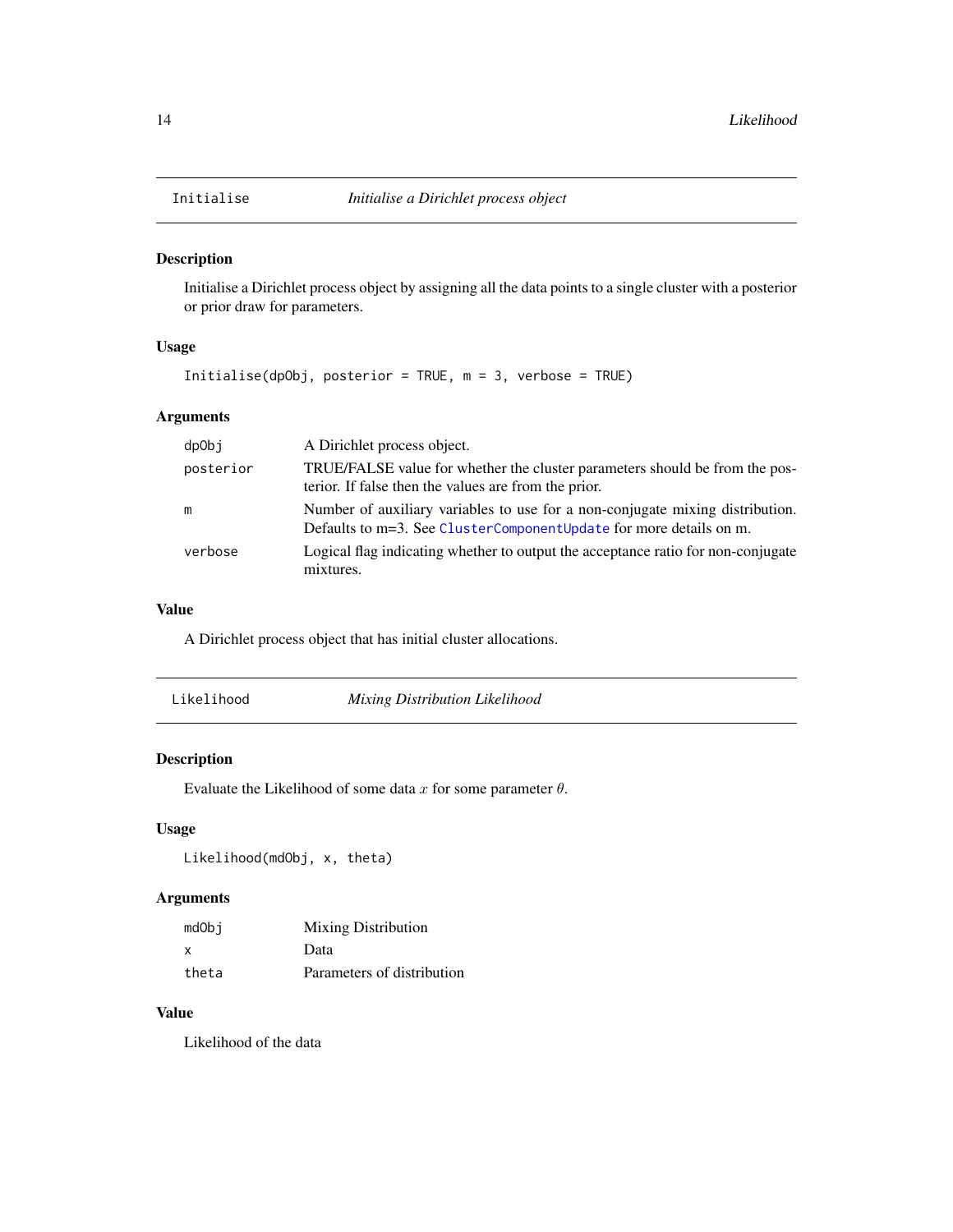<span id="page-14-0"></span>

Calculate the likelihood of each data point with its parameter.

## Usage

LikelihoodDP(dpobj)

#### Arguments

dpobj The dirichletprocess object on which to calculate the likelihood.

LikelihoodFunction *The Likelihood function of a Dirichlet process object.*

#### Description

Collecting the fitted cluster parameters and number of datapoints associated with each parameter a likelihood can be calculated. Each cluster is weighted by the number of datapoints assigned.

#### Usage

```
LikelihoodFunction(dpobj, ind)
```
## Arguments

| dpobj | Dirichlet process object.                             |
|-------|-------------------------------------------------------|
| ind   | The iteration number. Defaults to the last iteration. |

#### Value

A function f(x) that represents the Likelihood of the dpobj.

## Examples

```
y \le - rnorm(10)
dp <- DirichletProcessGaussian(y)
dp \leftarrow \text{Fit}(dp, 5)f <- LikelihoodFunction(dp)
plot(f(-2:2))
```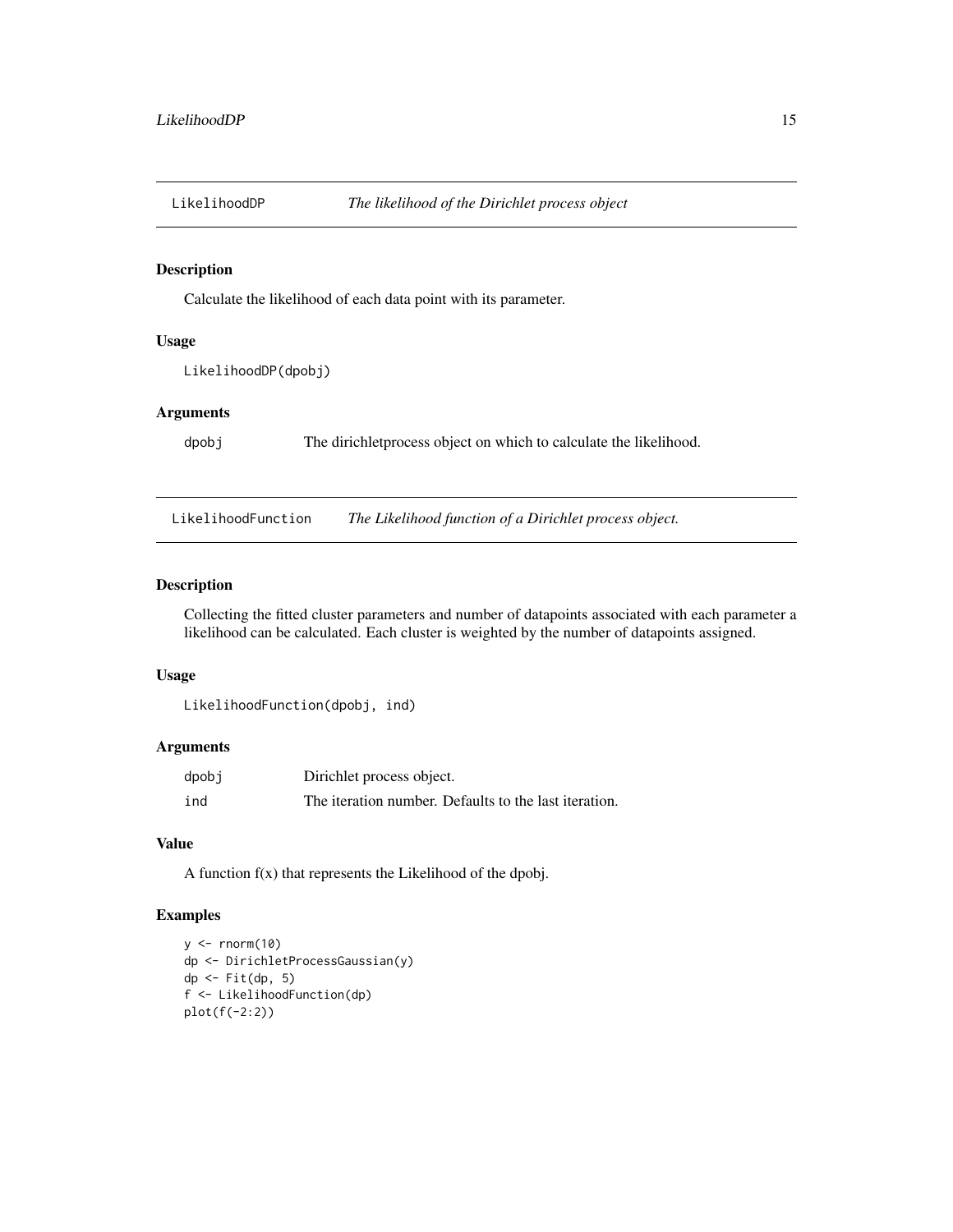<span id="page-15-0"></span>MixingDistribution *Create a mixing distribution object*

#### Description

The constructor function for a mixing distribution object. Use this function to prepare an object for use with the appropriate distribution functions.

#### Usage

```
MixingDistribution(distribution, priorParameters, conjugate,
  mhStepSize = NULL, hyperPriorParameters = NULL)
```
## Arguments

| distribution         | The name of the distribution mixture                                                                             |
|----------------------|------------------------------------------------------------------------------------------------------------------|
| priorParameters      |                                                                                                                  |
|                      | The prior parameters                                                                                             |
| conjugate            | Whether the prior is conjugate to the Likelihood.                                                                |
| mhStepSize           | The scale of the proposal parameter for the Metropolis Hastings algorithm. Not<br>needed for conjugate mixtures. |
| hyperPriorParameters |                                                                                                                  |
|                      | Vector of hyperPriorParameters for the distribution.                                                             |

| Mvnormal2Create | Create a multivariate normal mixing distribution with semi conjugate |
|-----------------|----------------------------------------------------------------------|
|                 | prior                                                                |

## Description

Create a multivariate normal mixing distribution with semi conjugate prior

## Usage

Mvnormal2Create(priorParameters)

## Arguments

priorParameters

The prior parameters for the Multivariate Normal.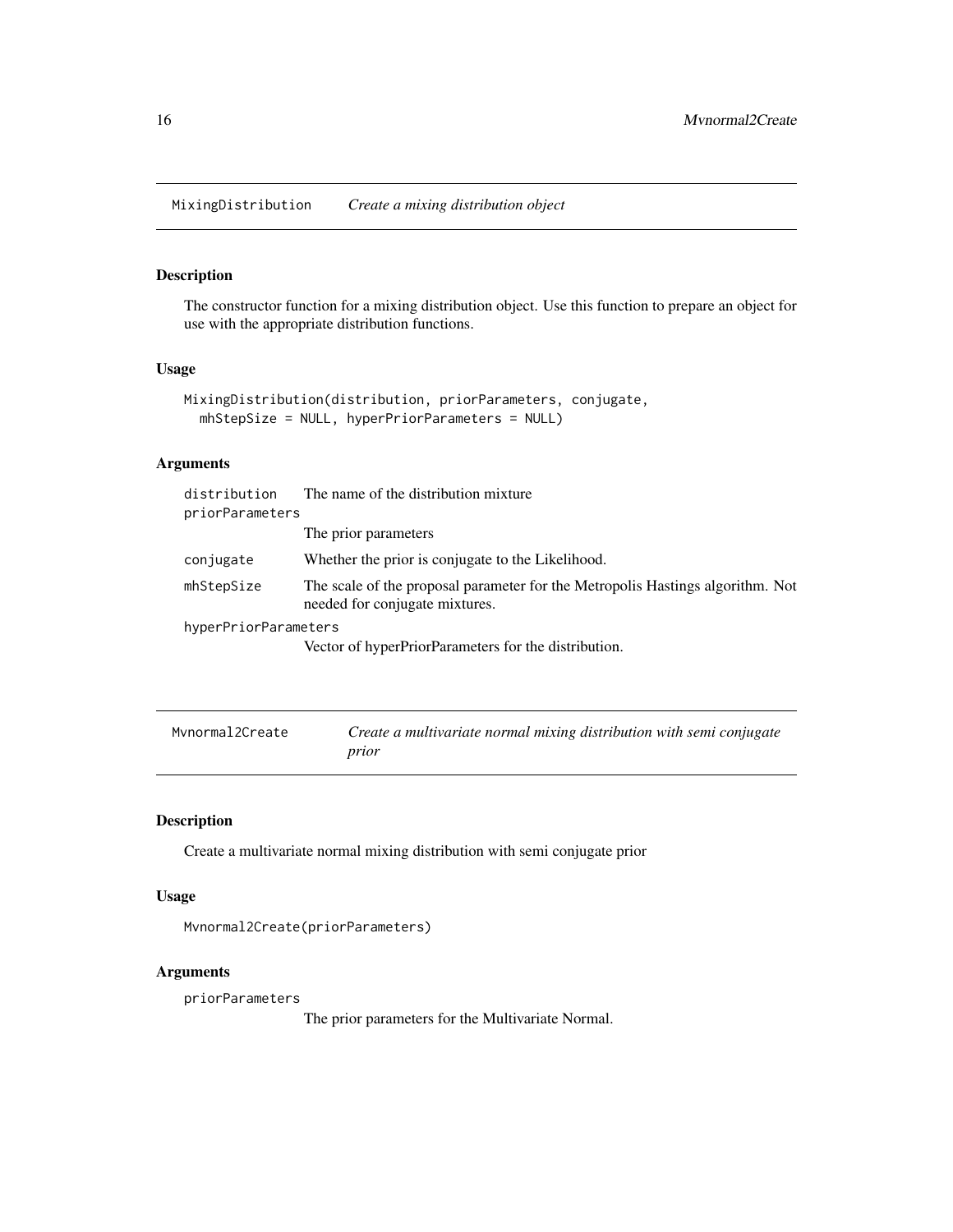<span id="page-16-0"></span>

Create a multivariate normal mixing distribution

#### Usage

```
MvnormalCreate(priorParameters)
```
#### Arguments

priorParameters

The prior parameters for the Multivariate Normal.

plot.dirichletprocess *Plot the Dirichlet process object*

#### Description

For a univariate Dirichlet process plot the density of the data with the posterior distribution and credible intervals overlayed. For multivariate data the first two columns of the data are plotted with the data points coloured by their cluster labels. The additional arguments are not used for multivariate data.

## Usage

```
## S3 method for class 'dirichletprocess'
plot(x, \ldots)plot_dirichletprocess_univariate(x, likelihood = FALSE, single = TRUE,
  data_fill = "black", data_method = "density", data_bw = NULL,
  ci_size = 0.05, xgrid_pts = 100, quant_pts = 100, xlim = NA)
```
plot\_dirichletprocess\_multivariate(x)

#### Arguments

| x                       | Dirichlet Process Object to plot                                                                               |
|-------------------------|----------------------------------------------------------------------------------------------------------------|
| $\cdot$ $\cdot$ $\cdot$ | Further arguments, currently ignored.                                                                          |
| likelihood              | Logical, indicating whether to plot the likelihood from the dpobi.                                             |
| single                  | Logical, indicating whether to draw the posterior from the last iteration or use<br>the full cluster sequence. |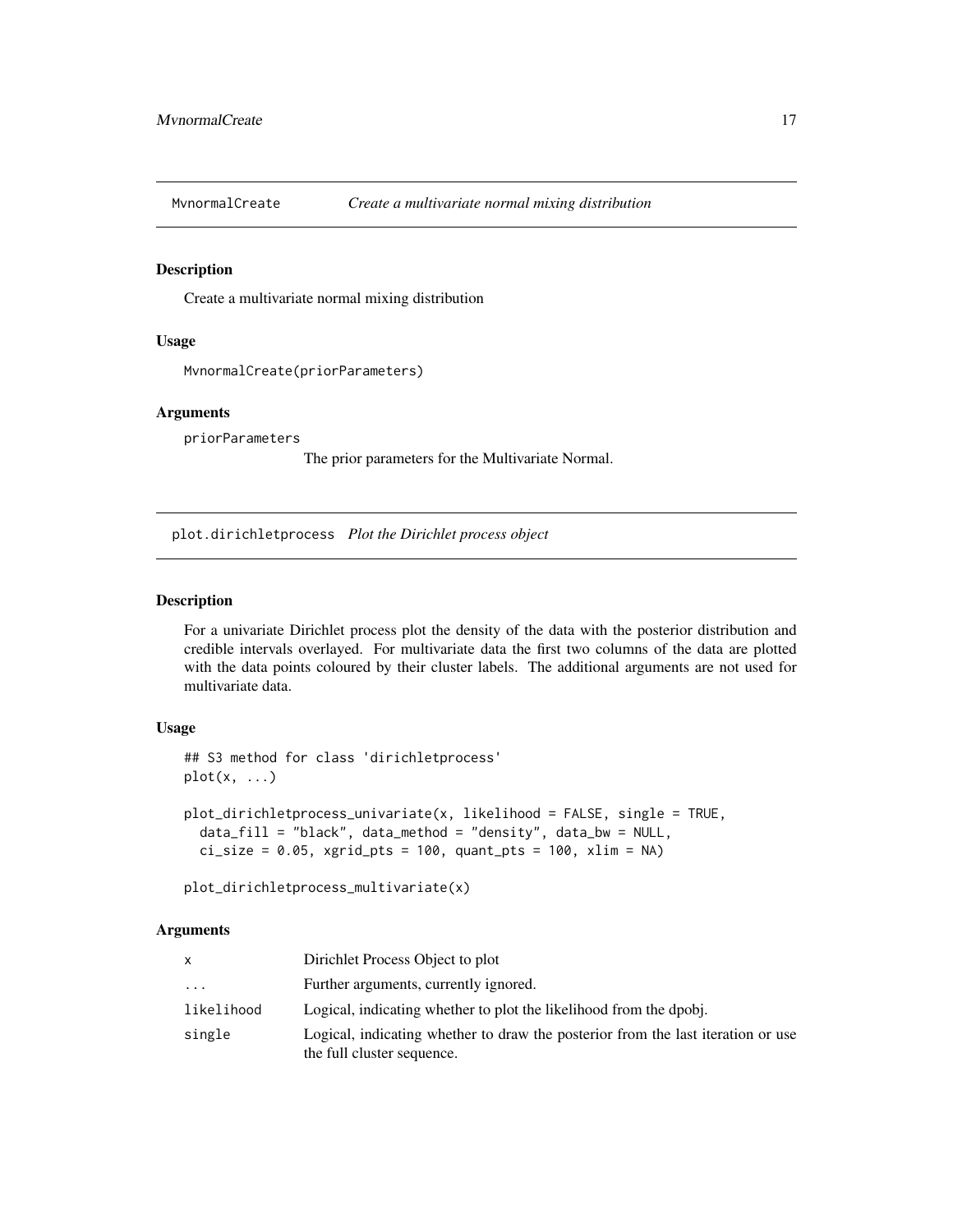<span id="page-17-0"></span>

| data_fill   | Passed to 'fill' in the data geom, for example a color. Defaults to "black".                                                              |
|-------------|-------------------------------------------------------------------------------------------------------------------------------------------|
| data_method | A string containing either "density" (default), "hist"/"histogram", or "none".<br>Data is plotted according to this method.               |
| data_bw     | Bandwith to be passed either as the binwidth of geom_histogram, or as the bw<br>of geom_density.                                          |
| ci_size     | Numeric, the interval size to use. Defaults to .05.                                                                                       |
| xgrid_pts   | Integer, the number of points on the x-axis to evaluate.                                                                                  |
| quant_pts   | Integer, the number of posterior functions to use to obtain the posterior and its<br>interval.                                            |
| xlim        | Default NA. If a vector of length two, the limits on the x-axis of the plot. If NA<br>(default), the limits will be automatically chosen. |

#### Value

A ggplot object.

#### Examples

```
dp <- DirichletProcessGaussian(c(rnorm(50, 2, .2), rnorm(60)))
dp <- Fit(dp, 100)
plot(dp)
plot(dp, likelihood = TRUE, data_method = "hist",
     data_fill = rgb(.5, .5, .8, .6), data_bw = .3)
```
PosteriorClusters *Generate the posterior clusters of a Dirichlet Process*

#### Description

Using the stick breaking representation the user can draw the posterior clusters and weights for a fitted Dirichlet Process. See also [PosteriorFunction](#page-19-1).

## Usage

PosteriorClusters(dpobj, ind)

#### Arguments

| dpobj | <b>Fitted Dirichlet process</b>                                                                 |
|-------|-------------------------------------------------------------------------------------------------|
| ind   | Index for which the posterior will be drawn from. Defaults to the last iteration<br>of the fit. |

## Value

A list with the weights and cluster parameters that form the posterior of the Dirichlet process.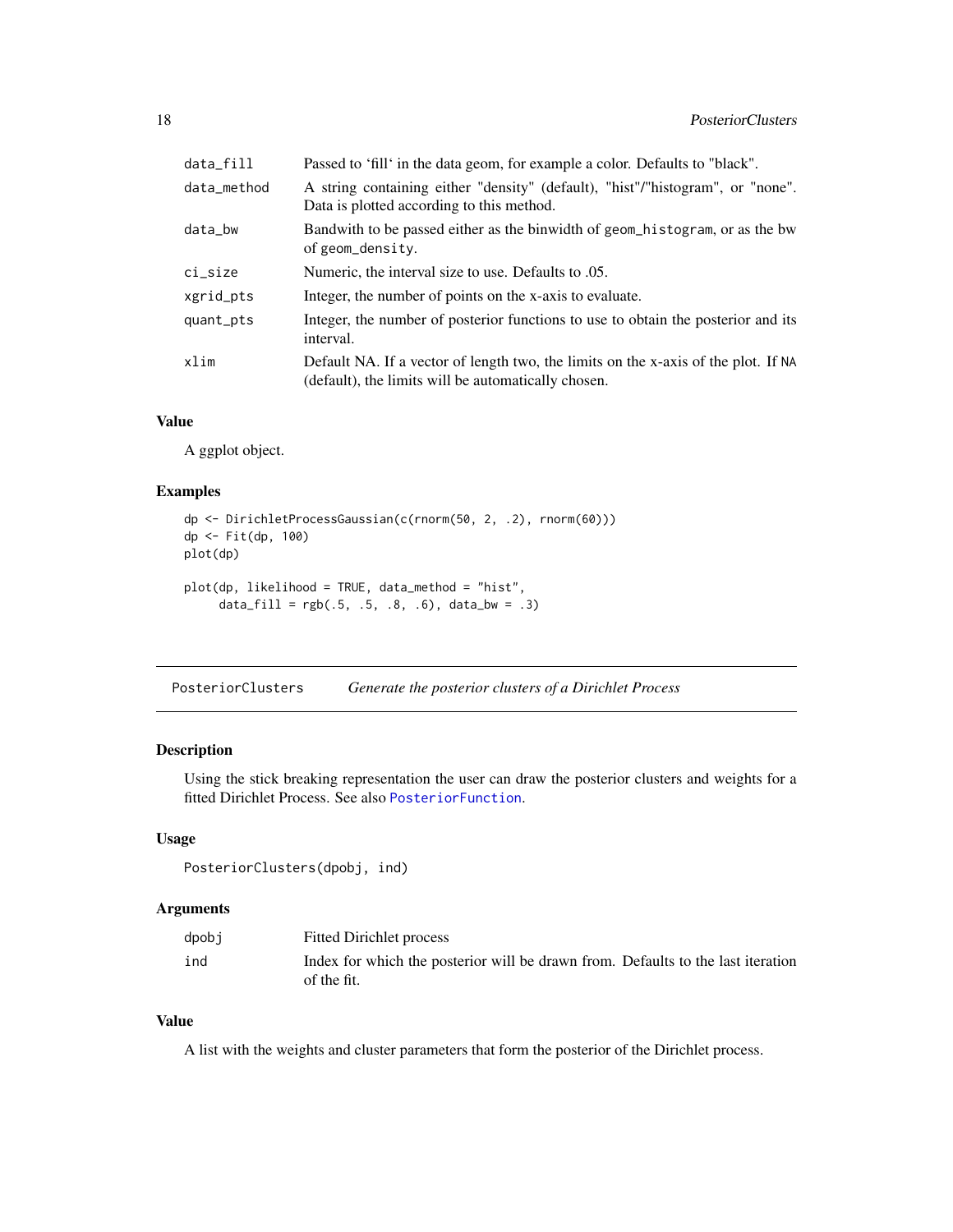## <span id="page-18-0"></span>PosteriorDraw 19

## Examples

 $y \leftarrow \text{norm}(10)$ dp <- DirichletProcessGaussian(y) dp <- Fit(dp, 5) postClusters <- PosteriorClusters(dp)

PosteriorDraw *Draw from the posterior distribution*

## Description

Draw from the posterior distribution

#### Usage

PosteriorDraw(mdObj, x, n = 1, ...)

## Arguments

| mdObj     | <b>Mixing Distribution</b>                                                                                   |
|-----------|--------------------------------------------------------------------------------------------------------------|
| x         | Data                                                                                                         |
| n         | Number of draws                                                                                              |
| $\ddotsc$ | For a non-conjugate distribution the starting parameters. Defaults to a draw from<br>the prior distribution. |

#### Value

A sample from the posterior distribution

| PosteriorFrame | Calculate the posterior mean and quantiles from a Dirichlet process |
|----------------|---------------------------------------------------------------------|
|                | <i>object.</i>                                                      |

## Description

Calculate the posterior mean and quantiles from a Dirichlet process object.

#### Usage

```
PosteriorFrame(dpobj, xgrid, ndraws = 1000, ci_size = 0.1)
```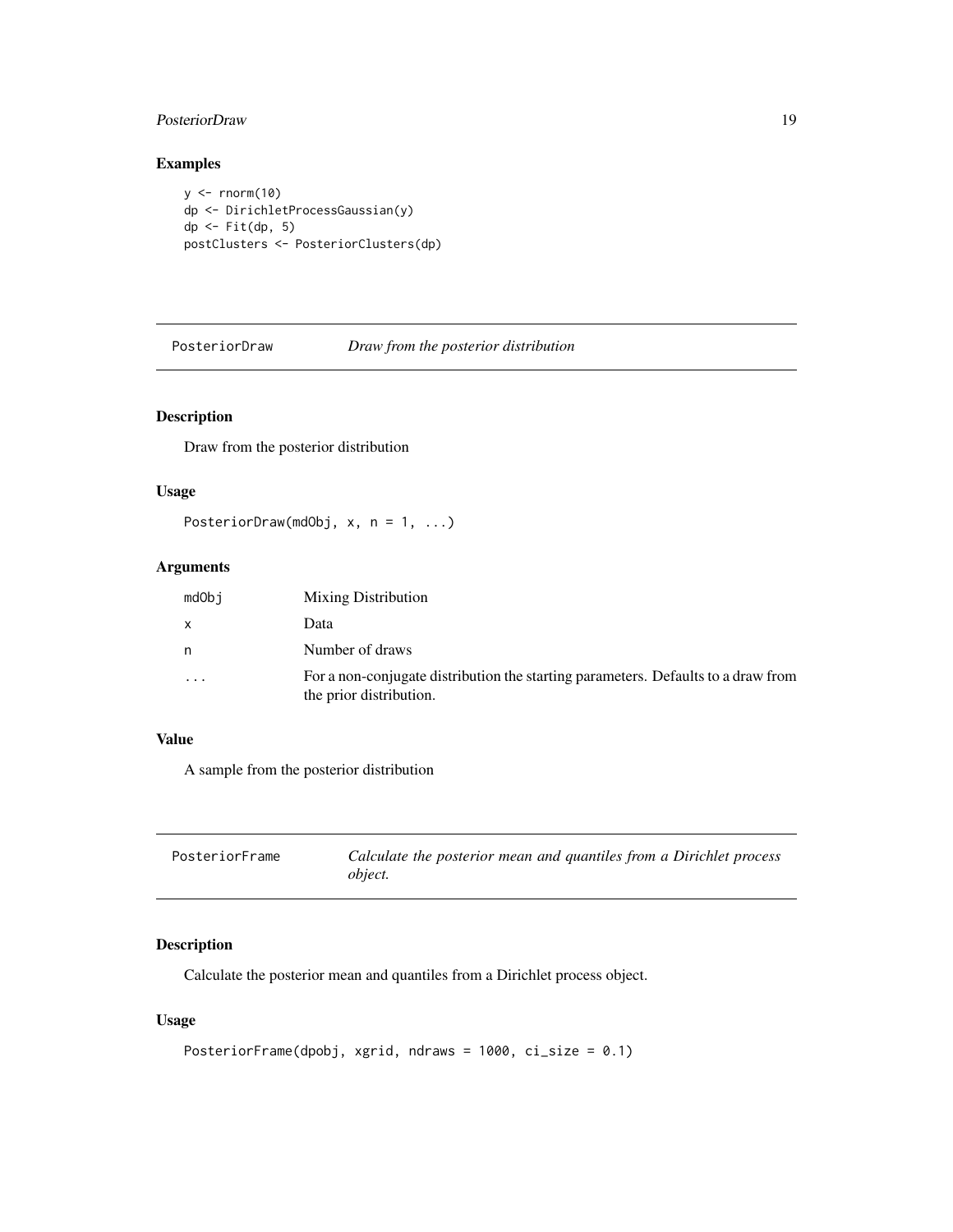#### <span id="page-19-0"></span>Arguments

| dpobi   | The Dirichlet process object to be drawn from.                 |
|---------|----------------------------------------------------------------|
| xgrid   | The x values the posterior is to be evaluated at.              |
| ndraws  | The number of posterior draws to take.                         |
| ci size | The size of the credible interval draw in terms of percentage. |

## Value

A dataframe consisting of the posterior mean and credible intervals.

<span id="page-19-1"></span>PosteriorFunction *Generate the posterior function of the Dirichlet function*

## **Description**

Generate the posterior function of the Dirichlet function

## Usage

PosteriorFunction(dpobj, ind)

## Arguments

| dpobj | <b>Fitted Dirichlet Process object</b>                                              |
|-------|-------------------------------------------------------------------------------------|
| ind   | What iteration to draw the posterior function from. Defaults to the last iteration. |

## Value

A posterior function  $f(x)$ .

## Examples

```
y <- rnorm(10)
dp <- DirichletProcessGaussian(y)
dp <- Fit(dp, 5)
postFuncDraw <- PosteriorFunction(dp)
plot(-3:3, postFuncDraw(-3:3))
```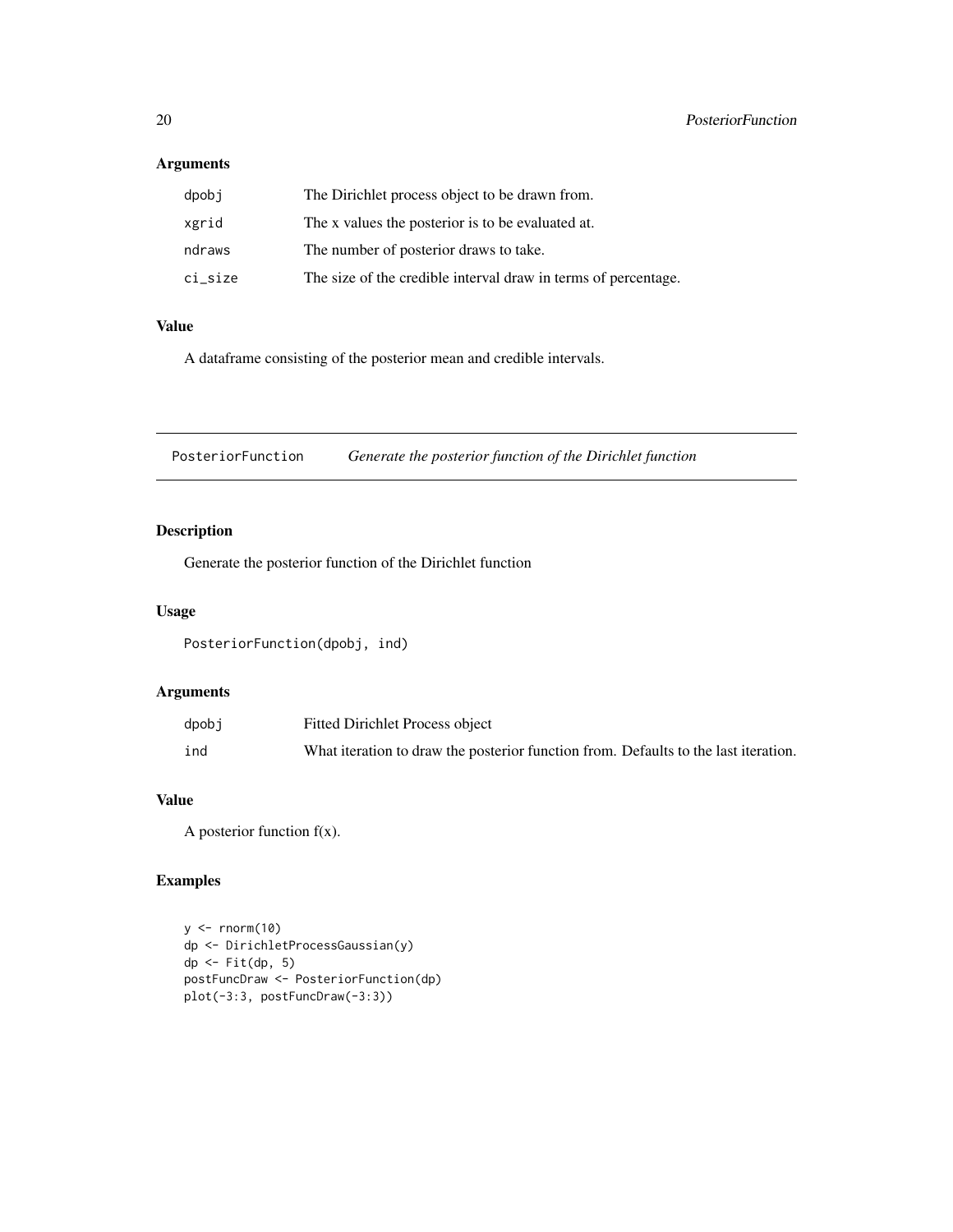<span id="page-20-0"></span>PosteriorParameters *Calculate the posterior parameters for a conjugate prior.*

## Description

Calculate the posterior parameters for a conjugate prior.

## Usage

```
PosteriorParameters(mdObj, x)
```
## Arguments

| mdObj | Mixing distribution object |
|-------|----------------------------|
| X     | Data                       |

#### Value

Parameters of the posterior distribution

Predictive *Calculate how well the prior predicts the data.*

## Description

Calculate how well the prior predicts the data.

#### Usage

Predictive(mdObj, x)

## Arguments

| mdObi | The distribution |
|-------|------------------|
| X     | The data         |

## Value

The probability of the data being from the prior.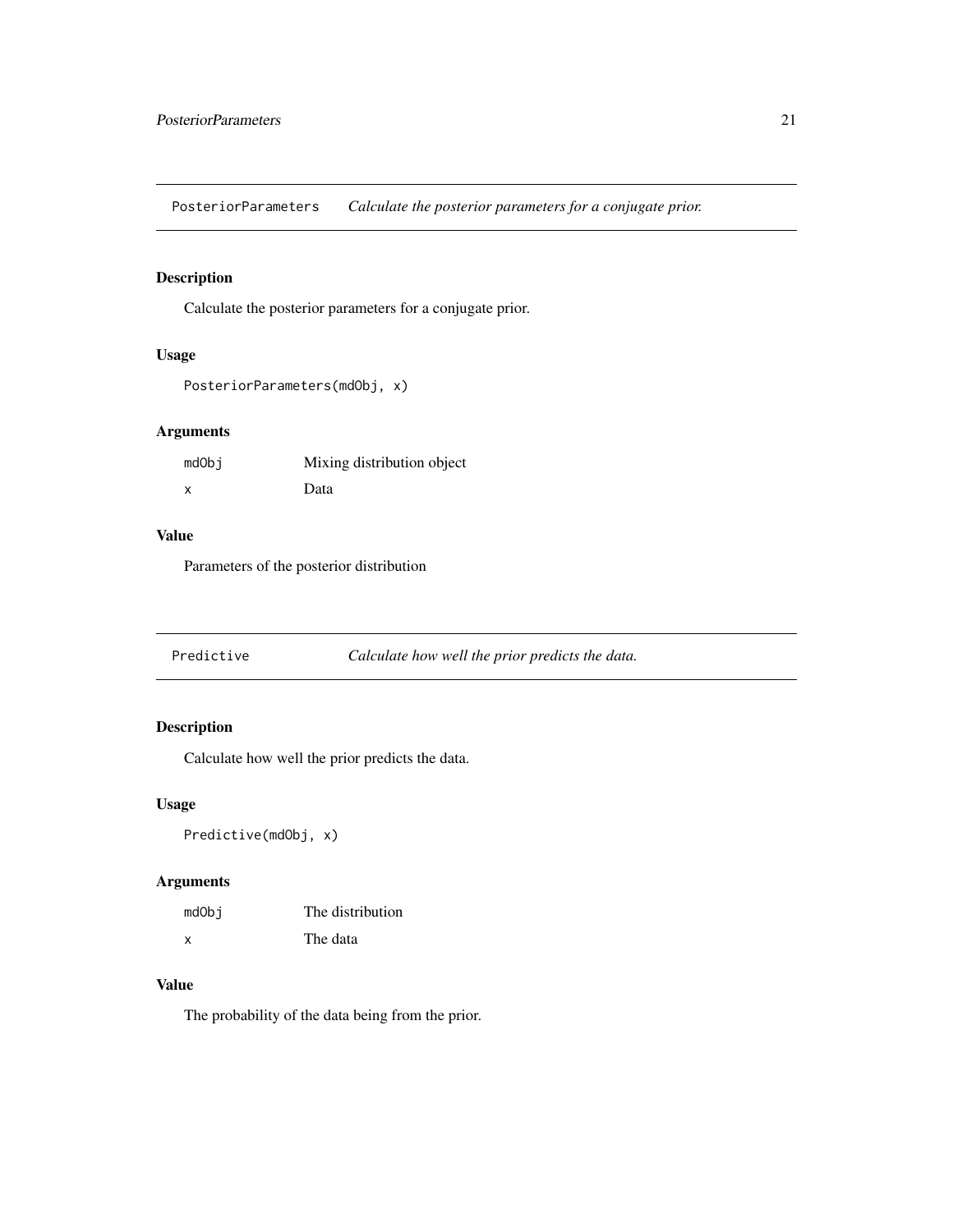<span id="page-21-0"></span>

Calculate the prior density of a mixing distribution

## Usage

```
PriorDensity(mdObj, x)
```
## Arguments

| mdObi | Mixing distribution |
|-------|---------------------|
| x     | Prior parameters    |

PriorDraw *Draw from the prior distribution*

## Description

Draw from the prior distribution

## Usage

PriorDraw(mdObj, n)

## Arguments

| mdObi | <b>Mixing Distribution</b> |
|-------|----------------------------|
| n     | Number of draws.           |

#### Value

A sample from the prior distribution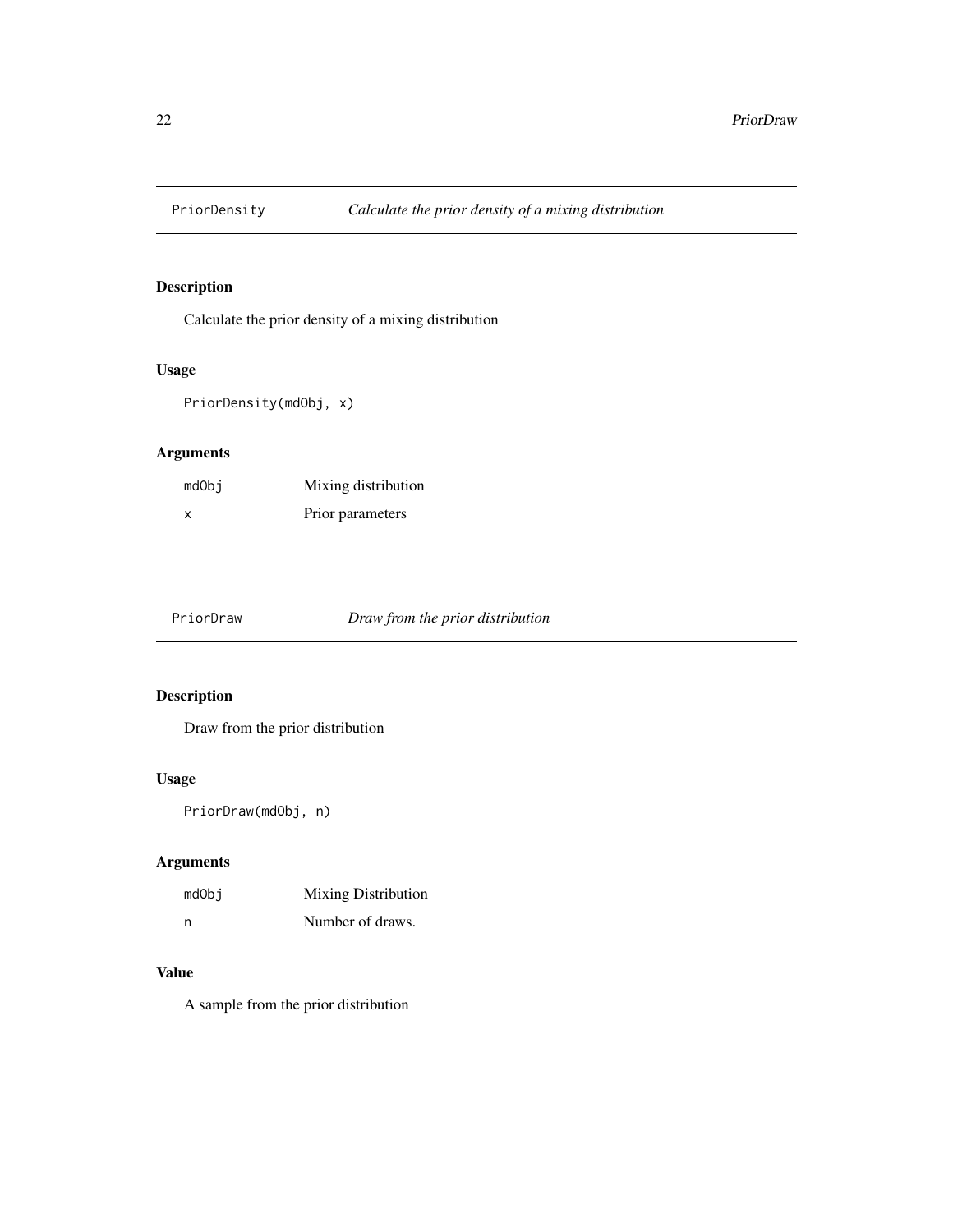<span id="page-22-0"></span>PriorParametersUpdate *Update the prior parameters of a mixing distribution*

## Description

Update the prior parameters of a mixing distribution

#### Usage

```
PriorParametersUpdate(mdObj, clusterParameters, n = 1)
```
## Arguments

| mdObj             | Mixing Distribution Object |
|-------------------|----------------------------|
| clusterParameters |                            |
|                   | Current cluster parameters |
| n                 | Number of samples          |

## Value

mdobj New Mixing Distribution object with updated cluster parameters

| Tumour incidences in rats<br>rats |
|-----------------------------------|
|-----------------------------------|

## Description

Rat tumour data from Tarone (1982). Data from Table 5.1 of Bayesian Data Analysis

#### Usage

rats

## Format

y number of rats with a tumour

N total number of rats in the experiment

## Source

<http://www.stat.columbia.edu/~gelman/book/data/rats.asc>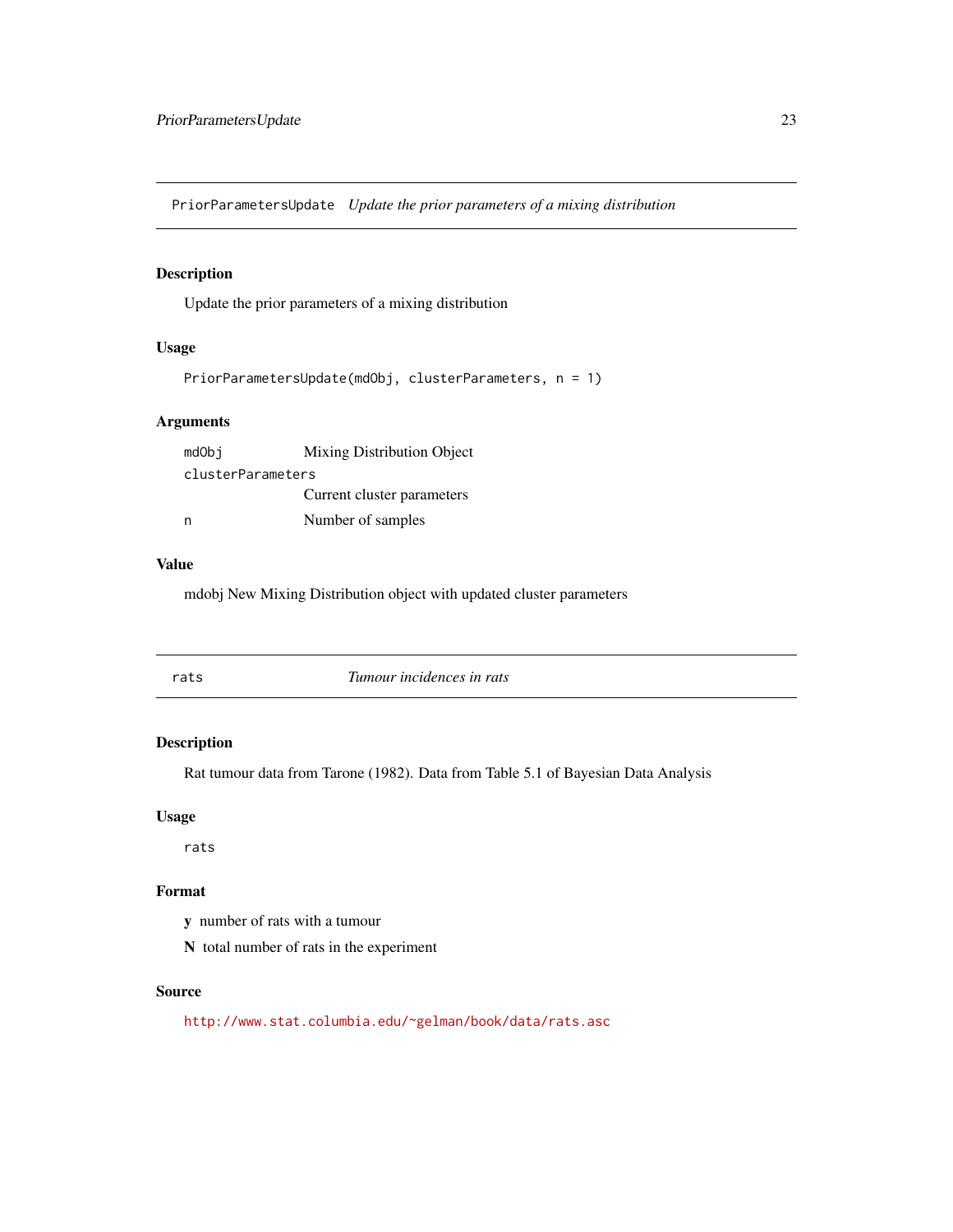<span id="page-23-0"></span>

A Dirichlet process can be represented using a stick breaking construction

$$
G = \sum_{i=1}^{n} p i_i \delta_{\theta_i}
$$

, where  $\pi_k = \beta_k \prod_{k=1}^{n-1} (1 - \beta_k)$  are the stick breaking weights. The atoms  $\delta_{\theta_i}$  are drawn from  $G_0$ the base measure of the Dirichlet Process. The  $\beta_k \sim \text{Beta}(1, \alpha)$ . In theory n should be infinite, but we chose some value of  $N$  to truncate the series. For more details see reference.

#### Usage

```
StickBreaking(alpha, N)
```
piDirichlet(betas)

#### **Arguments**

| alpha | Concentration parameter of the Dirichlet Process. |
|-------|---------------------------------------------------|
| N     | Truncation value.                                 |
| betas | Draws from the Beta distribution.                 |

#### Value

Vector of stick breaking probabilities.

#### Functions

• piDirichlet: Function for calculating stick lengths.

#### References

Ishwaran, H., & James, L. F. (2001). Gibbs sampling methods for stick-breaking priors. Journal of the American Statistical Association, 96(453), 161-173.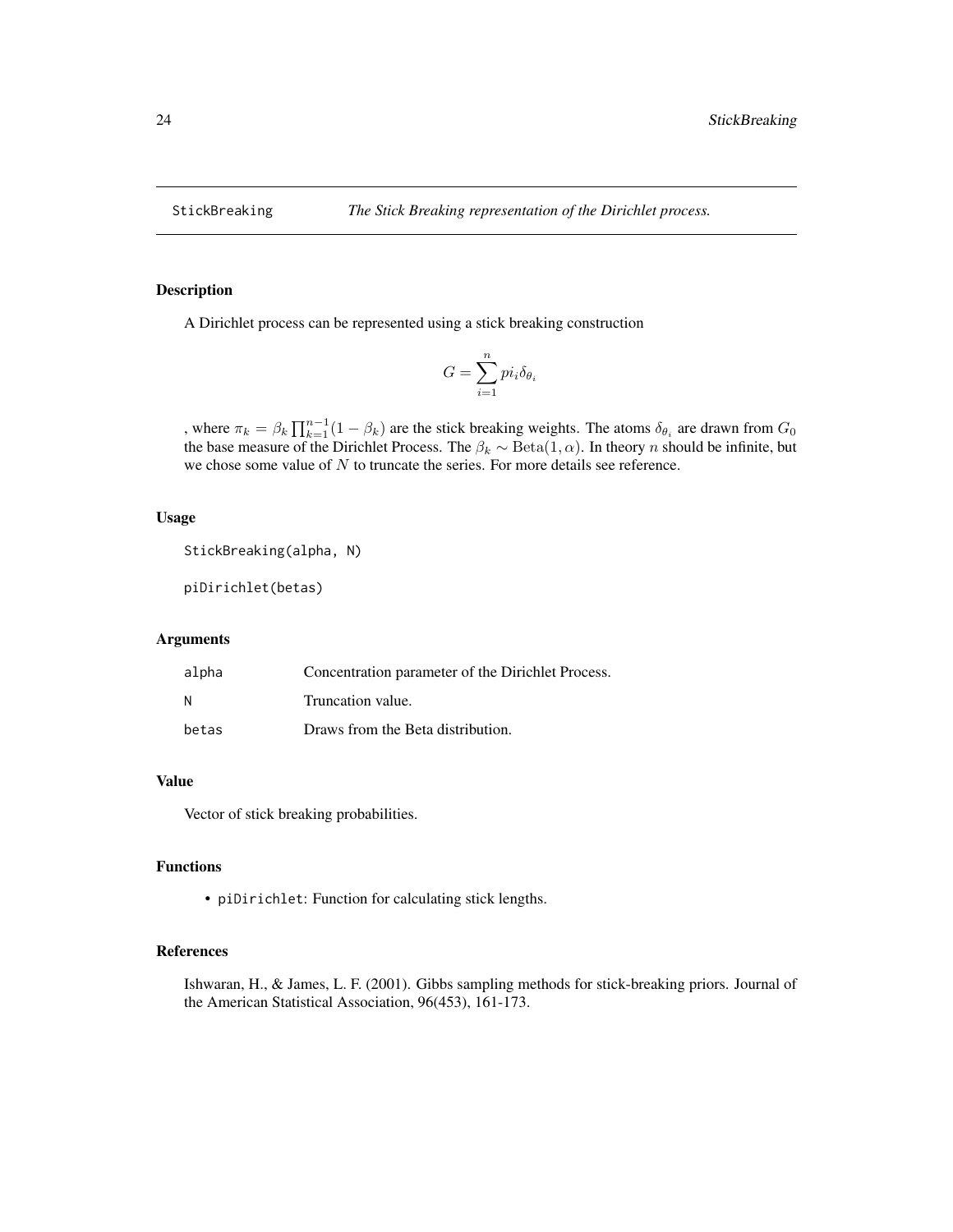<span id="page-24-1"></span><span id="page-24-0"></span>

Using the procedure outlined in West (1992) we sample the concentration parameter of the Dirichlet process. See reference for further details.

## Usage

UpdateAlpha(dpobj)

## Arguments

dpobj Dirichlet process object.

#### Value

A Dirichlet process object with updated concentration parameter.

#### References

West, M. (1992). Hyperparameter estimation in Dirichlet process mixture models. ISDS Discussion Paper# 92-A03: Duke University.

WeibullMixtureCreate *Create a Weibull mixing distribution.*

#### Description

See [DirichletProcessWeibull](#page-9-1) for the default prior and hyper prior distributions.

#### Usage

```
WeibullMixtureCreate(priorParameters, mhStepSize,
 hyperPriorParameters = c(6, 2, 1, 0.5))
```
#### Arguments

priorParameters

Prior parameters for the Weibull parameters mhStepSize Metropolis Hastings Step Size hyperPriorParameters Parameters for the hyper-priors

#### Value

A mixing distribution object.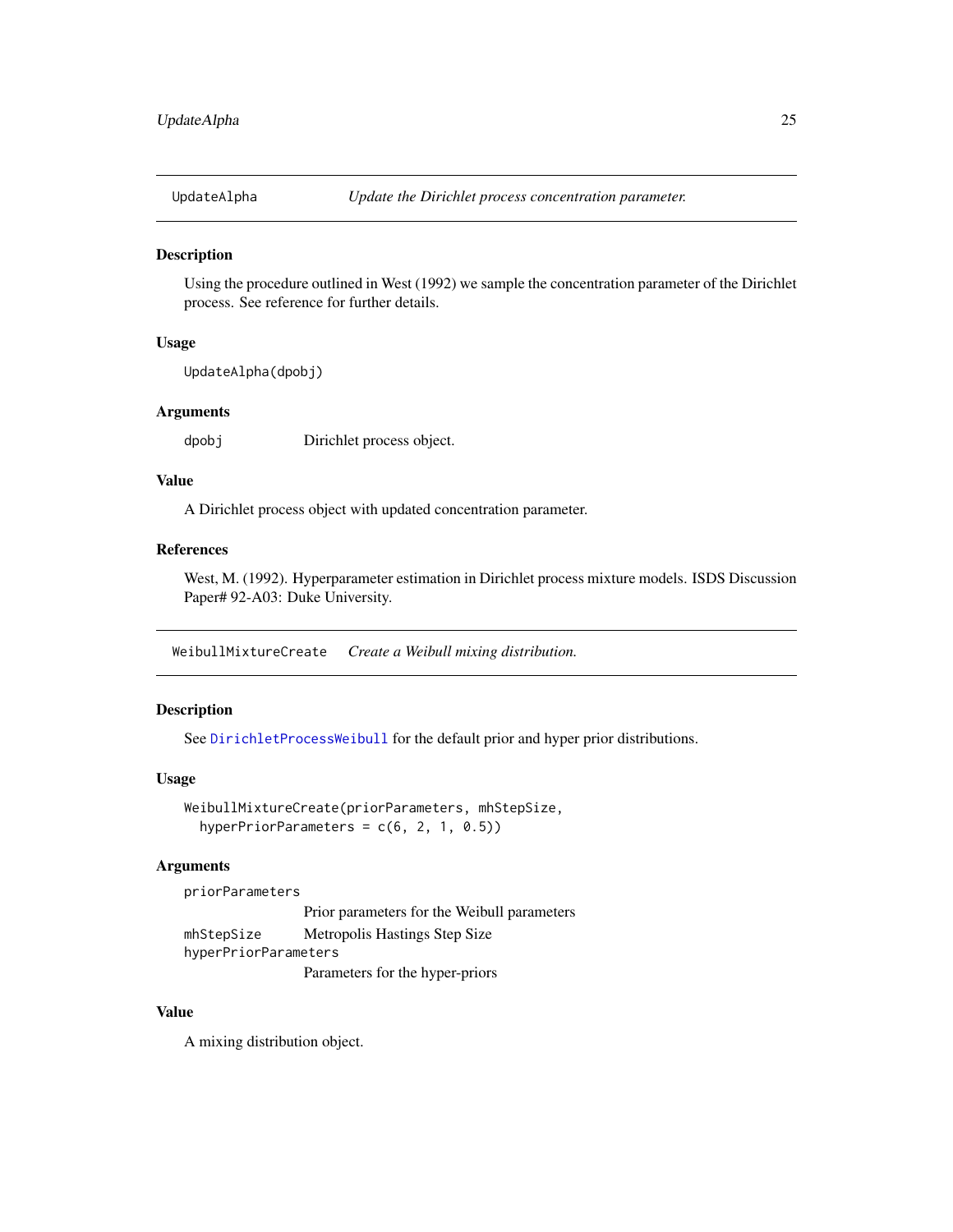<span id="page-25-0"></span>weighted\_function\_generator

*Generate a weighted function.*

## Description

Generate a weighted function.

## Usage

weighted\_function\_generator(func, weights, params)

## Arguments

| func    | Function that is used of the form $func(x, params)$ . |
|---------|-------------------------------------------------------|
| weights | Weighting of each cluster.                            |
| params  | Cluster parameter list                                |

## Value

weighted function